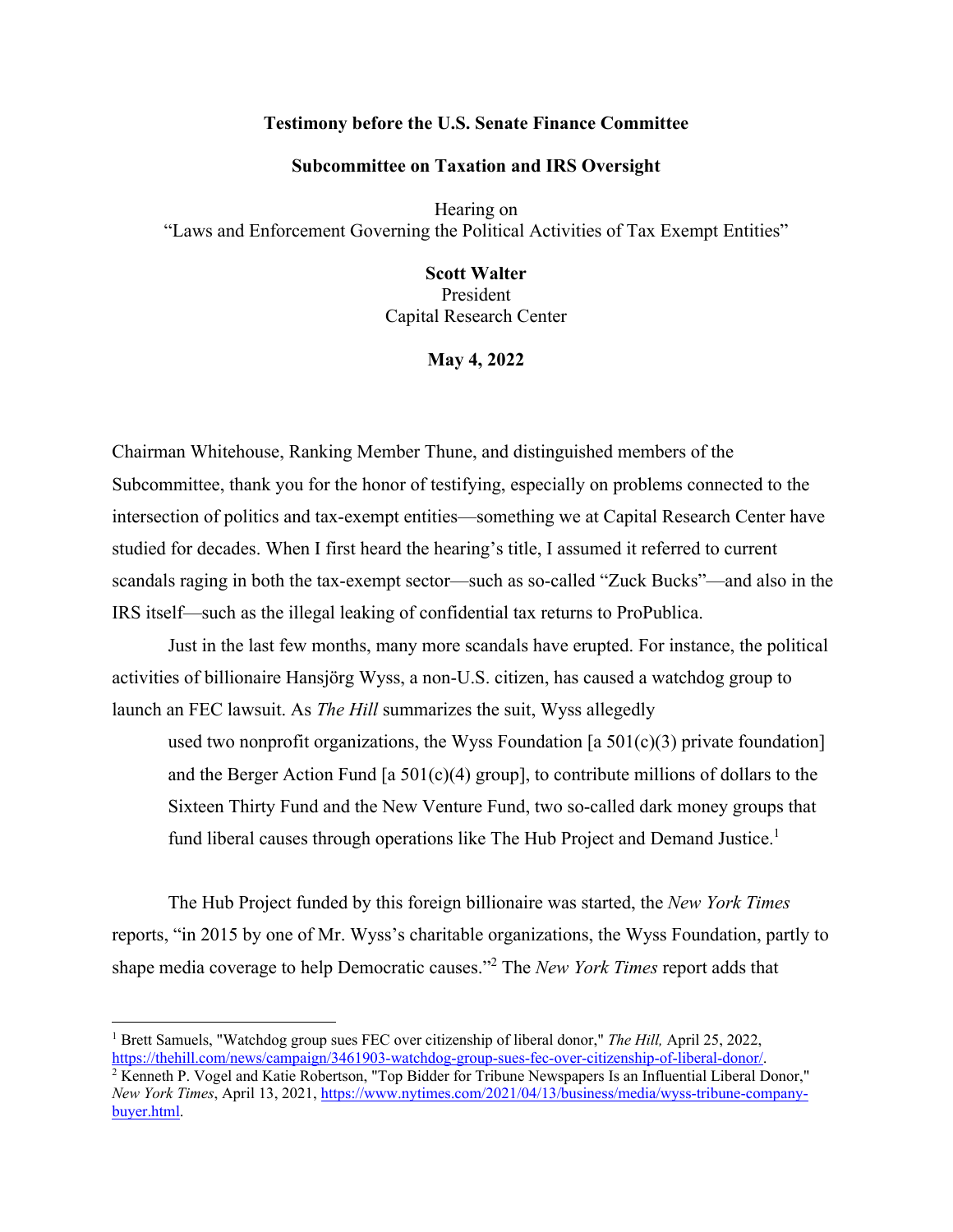The Hub Project is part of an opaque network managed by a Washington consulting firm, Arabella Advisors, that has funneled hundreds of millions of dollars through a daisy chain of groups supporting Democrats and progressive causes. The system of political financing, which often obscures the identities of donors, is known as dark money, and Arabella's network is a leading vehicle for it on the left.<sup>3</sup>

Another recent controversy, exposed by Capital Research Center, involves the Arabella network's support for two secretive groups, Governing for Impact and Governing for Impact Action Fund, which are fiscally sponsored projects under, respectively, a  $501(c)(3)$  and a 501(c)(4) nonprofit managed by Arabella. The groups have surreptitiously worked with Biden Administration officials to re-shape dozens of controversial regulations, with \$13 million of funding from one of billionaire George Soros's foundations.4

Other recent exempt-organization scandals include the exposure of ostensible news networks designed to appear as local news outlets but actually efforts supported by mega-donors like Kathryn Murdoch and Reid Hoffman that are designed to influence the public's political views. As the left-leaning website OpenSecrets reports, "'Dark money' networks hide political agendas behind fake news sites." OpenSecrets reports that "ACRONYM, a liberal [501(c)(4)] dark money group with an affiliated super PAC called PACRONYM," is "behind Courier Newsroom, a network of websites emulating progressive local news outlets. Courier has faced scrutiny for exploiting the collapse of local journalism to spread 'hyperlocal partisan propaganda."<sup>5</sup> I note that an accompanying OpenSecrets chart describing this political influence operation lists three of Arabella Advisors' umbrella nonprofits, the 501(c)(3) New Venture Fund and Hopewell Fund, and the 501(c)(4) Sixteen Thirty Fund:

<sup>4</sup> See Joe Schoffstall, "Secretive Soros-funded group works behind the scenes with Biden admin on policy, documents show," *Fox News, April 26, 2022*, https://www.foxnews.com/politics/secretive-soros-funded-groupworks-behind-scenes-biden-admin-policy-documents and "Governing for Impact - Influence Watch," *Influence Watch, accessed April 29, 2022, https://www.influencewatch.org/non-profit/governing-for-impact/.* 

 Anna Massoglia, "'Dark money' networks high political agendas behind fake news sites," *OpenSecrets*, May 22, 2020, https://www.opensecrets.org/news/2020/05/dark-money-networks-fake-news-sites/. See also Scott Walters, "Democratic Donors' Disinformation Ops - UPDATED," *Capital Research Center,* June 22, 2021, https://capitalresearch.org/article/democratic-donors-disinformation-ops/.

<sup>3</sup> Ibid.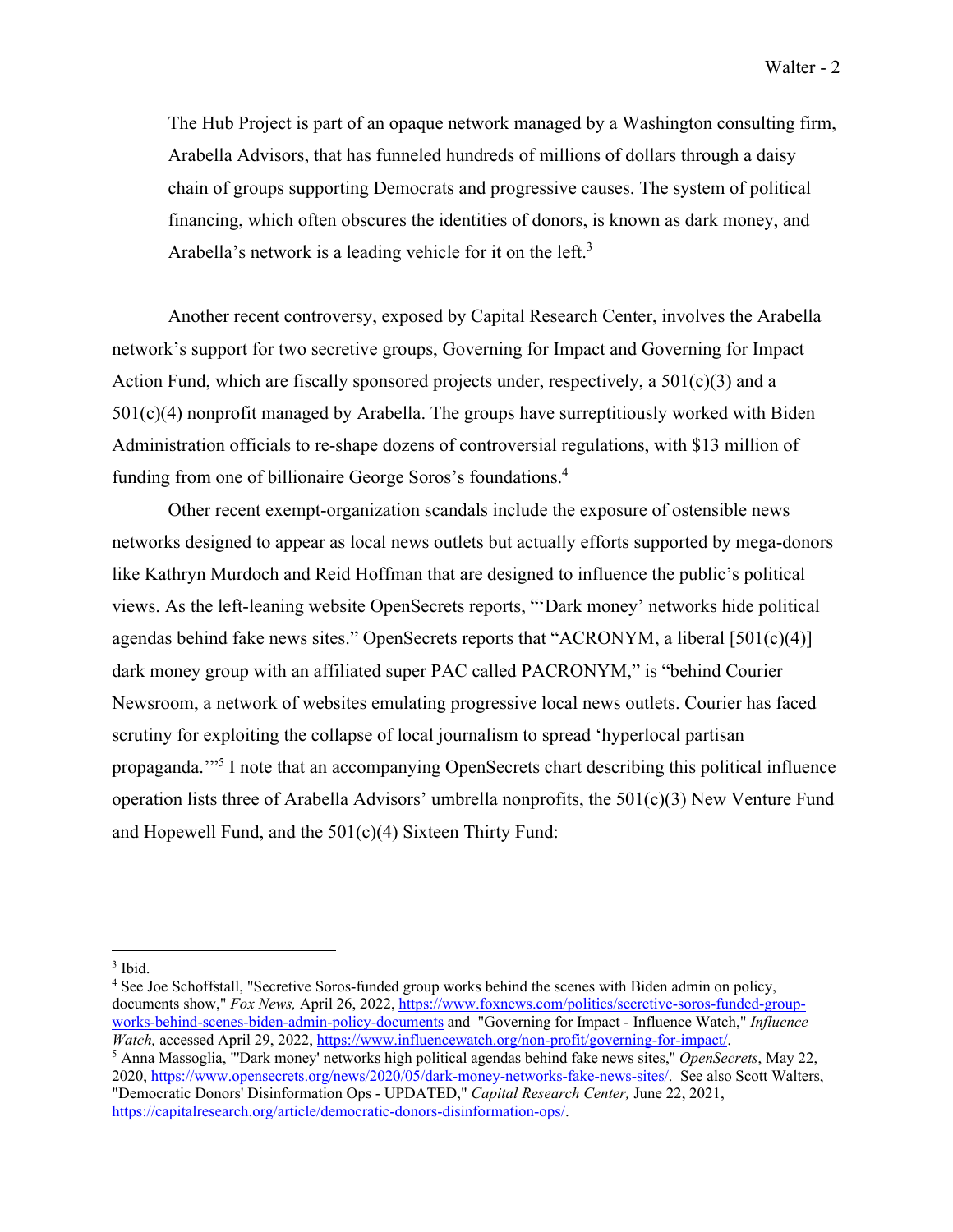

These kinds of political operations by exempt organizations disturb many Americans. Across the political spectrum, people see exempt organizations enjoying elite power and wealth, and employing it in anti-democratic ways. This concern has even led a Democrat-invited witness today, professor Philip Hackney, to call for abolishing private foundations entirely, an admittedly extreme reaction, but perhaps one that will grow if Congress continues to dig into the true history of the sector—something that could happen whichever party has control of Senate and House next year.<sup>6</sup> I can document, mostly from left-leaning sources, that both the problems with the sector, and also the IRS's dangerous tendency to selectively enforce its rules, go back decades.

I especially want to show how  $(c)(3)$  private foundations and  $(c)(3)$  public charities violate limits on their political activities. Let me begin with the Ford Foundation, because soon after I criticized it before Chairman Whitehouse at a Judiciary subcommittee hearing he held last

<sup>&</sup>lt;sup>6</sup> "I think we ought to eliminate tax benefits for the private foundation form." Philip Hackney, "The 1969 Tax Reform Act and Charities: Fifty Years Later," *Pittsburgh Tax Review* Volume 17 (2020): 246, https://doi.org/10.5195/taxreview.2020.116.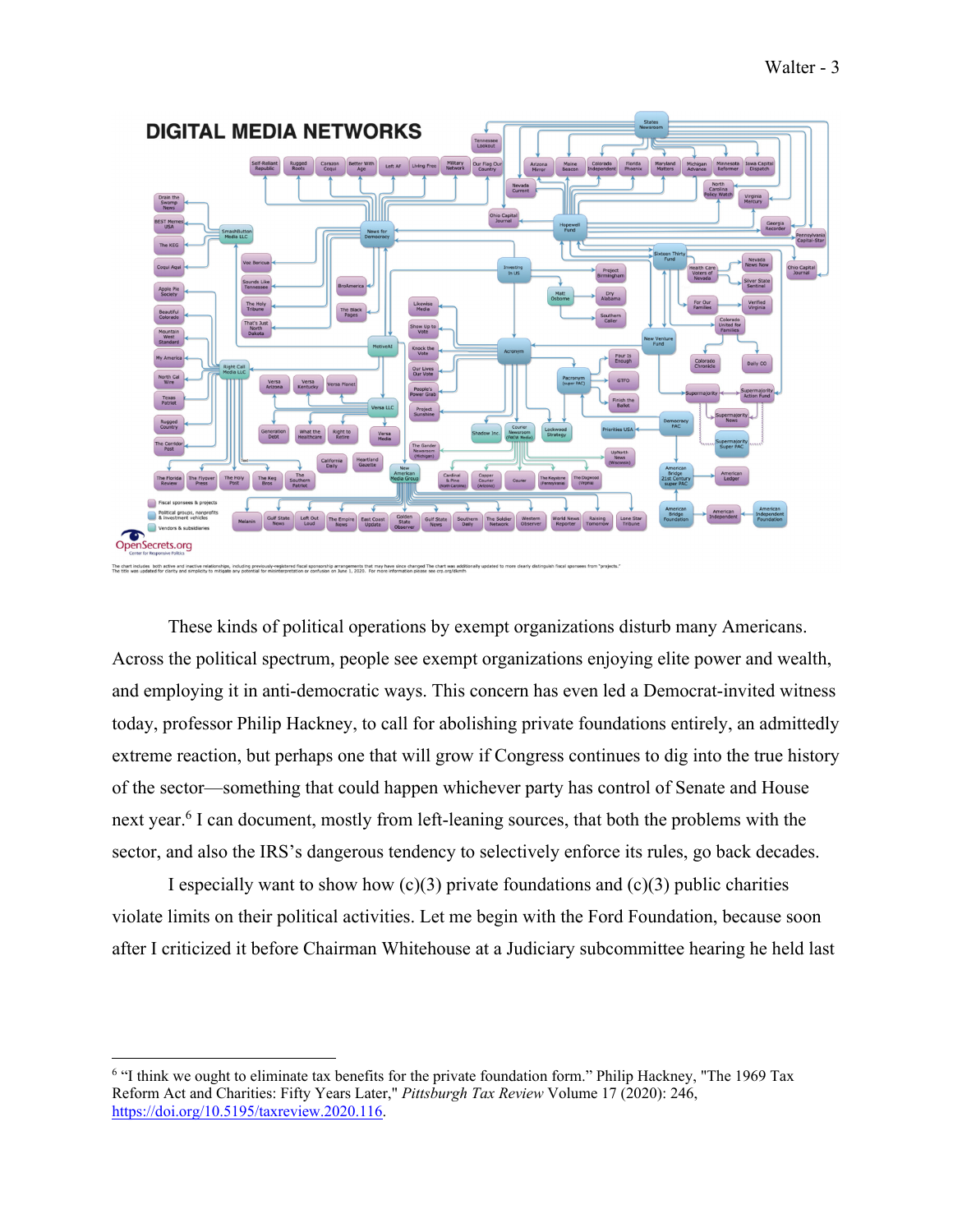year,<sup>7</sup> he told a legal podcast that the Ford Foundation is "an amazingly well-established public interest foundation that doesn't seem to have much in the way of a political motive or purpose."<sup>8</sup>

Those words are jarring in this room, where many recognize that the Ford Foundation's half-century of left-wing activism has significantly shaped the laws governing political activities of tax-exempt entities. Ford's grants for partisan voter registration in 1967 so outraged Congress, both of whose houses were under Democratic control, that it passed the landmark Tax Reform Act of 1969, whose restrictions still largely shape what's legally permissible for private foundations and public charities.

As professor Karen Ferguson explains in a book-length history of Ford, the so-called "McGeorge Bundy amendments"—named for the antagonism the foundation's president directed toward the House Ways and Means Committee—"put strict new controls on philanthropies' political involvement." Another legal scholar adds, "The concerns of Congress at which the law struck had roots reaching back for more than two decades…." The Democratic staff of the Joint Committee on Internal Revenue Taxation, in their "General Explanation of the Tax Reform Act of 1969," stated at the time: "In several instances called to Congress' attention, funds were spent in a way clearly designed to favor certain candidates. In some cases, this was done by financing registration campaigns in certain areas...."<sup>9</sup> As we shall see, these abuses, especially involving voter registration with partisan results, continue through our day.

How to respond to these serious problems? First, of course, Congress and the relevant Executive Branch authorities should investigate the details much more thoroughly, so that Members and Americans at large have a richer understanding of the facts. Beyond that, I urge you, first, not to go down several wrong roads.

**Don't focus on 501(c)(4)s,** for several reasons. Actual law-breaking by (c)(4)s should, of course, be punished appropriately, but (c)(4)s are not very significant in American politics, especially in terms of money. In the 2018 election cycle, contributions to political parties, candidates, and other FEC-reporting groups that OpenSecrets did not classify as "dark money"

<sup>7</sup> Scott Walter, "Scott Walter Testifies to a Senate Judiciary Subcommittee on "Dark Money," *Capital Research Center,* March 11, 2021, https://capitalresearch.org/article/scott-walters-testimony-before-the-u-s-senatesubcommittee/.

Sheldon Whitehouse, "Tsunami of Slime," transcript April 12, 2021 from *Strict Scrutiny* podcast, https://strictscrutinypodcast.com/wp-content/uploads/2021/04/Tsunami-of-Slime.pdf.

<sup>&</sup>lt;sup>9</sup> Michael E. Hartmann, "The Ford Foundation, the 1967 Cleveland mayoral election, and the 1969 Tax Reform Act," *The Giving Review*, February 3, 2021, https://www.philanthropydaily.com/the-ford-foundation-the-1967 cleveland-mayoral-election-and-the-1969-tax-reform-act/.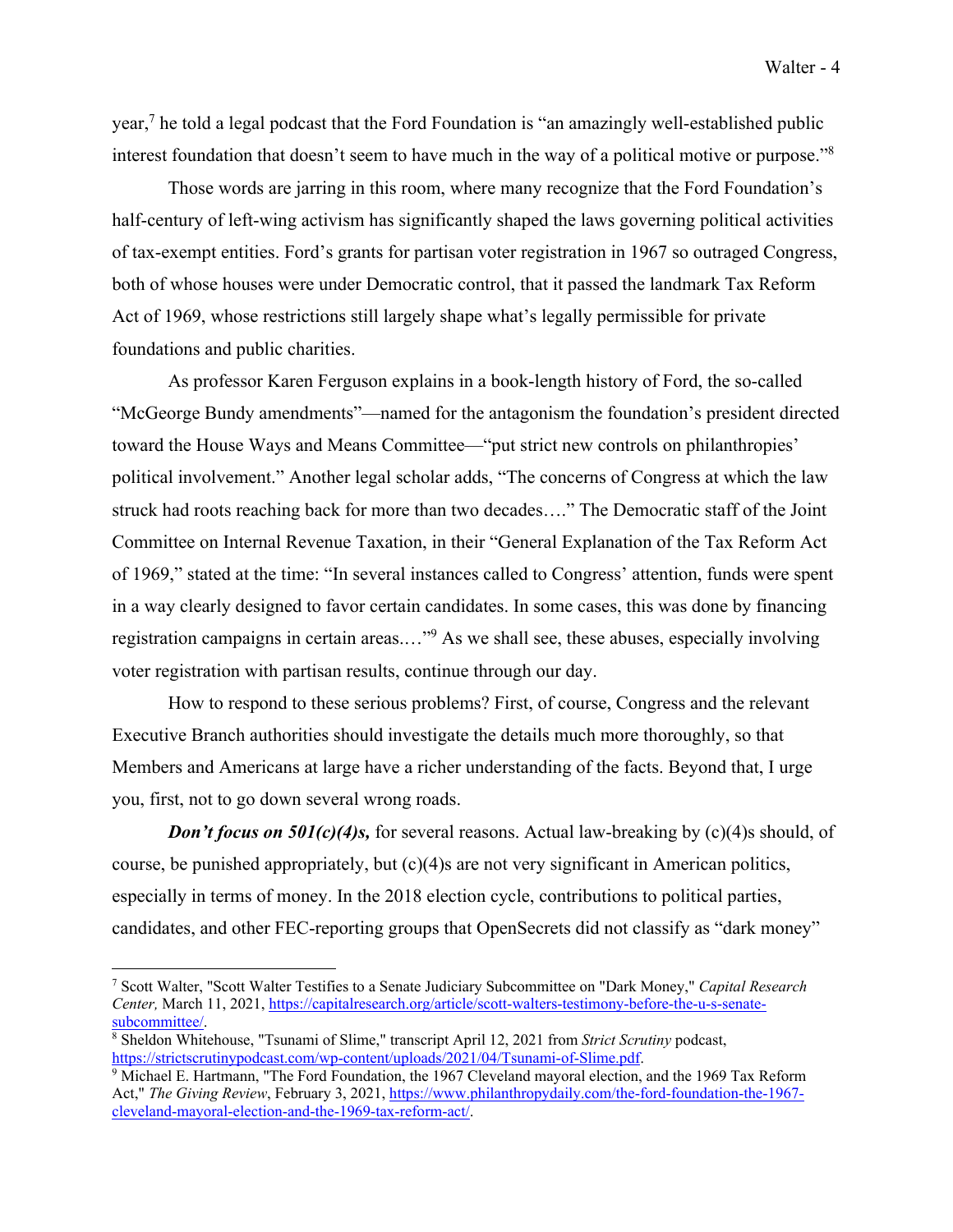amounted to around \$5 billion,<sup>10</sup> whereas OpenSecrets-classified "dark money" spending was only \$123 million—*a rounding error*. 11 And more importantly both those rivers of cash *combined* are dwarfed by money flowing to 501(c)(3) "charities" that are active in public policy (think tanks, media watchdogs, advocacy groups). We at Capital Research Center calculated that river of money at approximately \$20 billion for the 2018 cycle, with a left-wing dominance of almost four to one.<sup>12</sup>

If someone still insists  $(c)(4)$ s are a major plague, I can only reply that the problem comes mostly from the blue side of the spectrum, since in the 2018 cycle, OpenSecrets calculated blue "dark money" was \$81 million vs. \$42 million for red money (around two to one),  $^{13}$  while in the 2020 cycle, blue dominance grew to \$85 million vs. \$21 million (four to one).14 The *New York Times* agrees with this conclusion; see its recent report subtitled, "A New York Times analysis reveals how the left outdid the right at raising and spending millions from undisclosed donors to defeat Donald Trump and win power in Washington."15 The *Times* added, "While the Kochs pioneered the use of centralized hubs to disseminate dark money to a broader network, the left has in some ways improved on the tactic —reducing redundancy, increasing synergy, and making it even harder to trace spending back to donors."

Every year, one of the loudest complaints about  $501(c)(4)$  activity is the annual "Captured Courts" report that's closely identified with this Subcommittee's chair and Sen. Stabenow. This year's edition at least does not claim, as last year's did with no evidence

<sup>10</sup> See OpenSecrets.org, "Most expensive midterm ever: Cost of 2018 election surpasses \$5.7 billion," *OpenSecrets*, February 6, 2019, https://www.opensecrets.org/news/2019/02/cost-of-2018-election-5pnt7bil/. Note the \$5 billion includes contributions to party committees and outside groups that OpenSecrets classifies as FEC reporting, not "pure" pre-BCRA "hard money."

<sup>&</sup>lt;sup>11</sup> See "2018 Outside Spending, by Group," *Open Secrets*, accessed April 28, 2020,

https://www.opensecrets.org/outsidespending/summ.php?cycle=2018&chrt=V&disp=O&type=U. The total is for the two-party split ("other viewpoint" groups excluded) for "non-disclosing groups," which OpenSecrets explains are "501(c) nonprofits that are not required to disclose their donors. Others are committees that do disclose their donors to the FEC, but receive nearly all their money from non-disclosing entities. The groups are spending money on independent expenditures and electioneering communications by using funds from their undisclosed donors." <sup>12</sup> Shane Devine and Michael Watson, "Political and Policy-Oriented Giving After Citizens United: An Update to CRC's 2017 Analysis," December 17, 2020; https://capitalresearch.org/article/political-and-policy-oriented-givingafter-citizens-united-an-update-to-crcs-2017-analysis. 13 https://www.opensecrets.org/outsidespending/summ.php?cycle=2018&chrt=V&disp=O&type=U

 $14$  Ibid.

<sup>&</sup>lt;sup>15</sup> Kenneth P. Vogel and Shane Goldmacher, "Democrats Decried Dark Money. Then They Won With It in 2020," *New York Times,* January 29, 2022, https://www.nytimes.com/2022/01/29/us/politics/democrats-dark-moneydonors.html.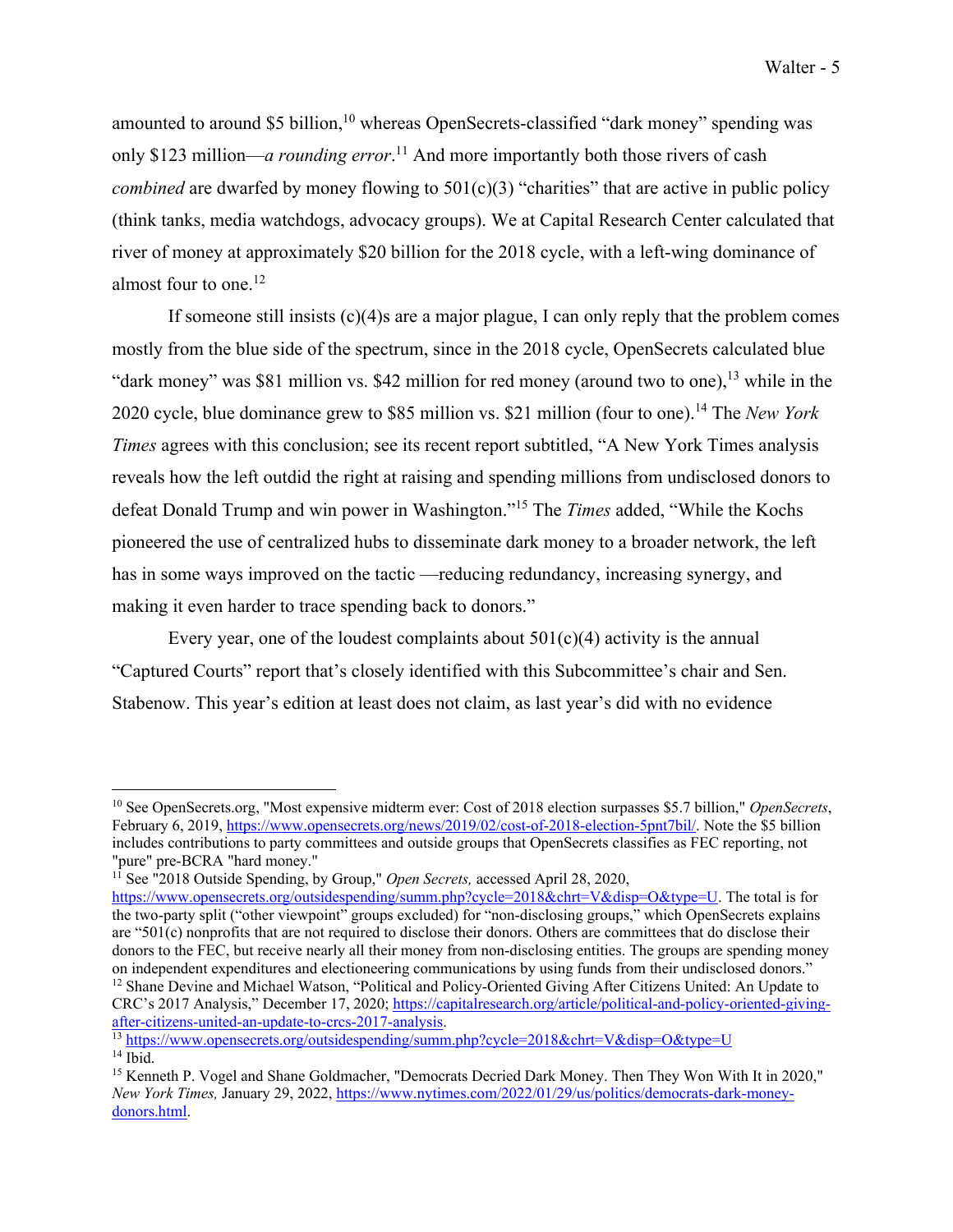whatsoever, that "dark money" was "originally a Republican political device."<sup>16</sup> But this year's edition continues the refusal to acknowledge the existence of a left-wing network that more honest observers, such as the just-cited *New York Times* report*,* have highlighted, namely, the Arabella network that fiscally sponsored the groups that lead the Left's battles to shape the courts.17 This omission is even more bizarre, given that this year's "Captured Courts" devotes itself almost entirely to criticizing the legal structure of a conservative network of nonprofits, without mentioning that the founders of this network—in an Axios news story "Captured Courts" itself cites—have explicitly stated that they patterned their network's structure after that of Arabella.18

Of course, one understands why "Captured Courts" prefers to keep Arabella in the dark: If tax-exempt "dark money" is all bad, Arabella is much badder than the conservatives being targeted. "Captured Courts" laments \$400 million raised by the conservative network from 2014- 2018, but hides the fact that Arabella's network raised \$2.16 billion in the same years. "Captured Courts" also complains that the conservative network's groups "move money back and forth,"19 but in just *one* year, Arabella's network shuffled among its groups a sum equal to almost half the conservative network's entire revenues for *four years:* 

<sup>17</sup> Those groups active in judicial battles are the (c)(4) Demand Justice and the (c)(3) Fix the Court. After years as fiscally sponsored projects of Arabella's umbrella nonprofits, in 2021 the groups spun off as independent exempt organizations. See "Demand Justice - Influence Watch," *Influence Watch,* accessed April 29, 2022, https://www.influencewatch.org/non-profit/demand-justice/ and "Fix the Court - Influence Watch," *Influence Watch*,

<sup>&</sup>lt;sup>16</sup> Senator Debbie Stabenow, Senator Chuck Schumer, Senator Sheldon Whitehouse, "Captured Courts: The GOP's Big Money Assault On The Constitution, Our Independent Judiciary, And The Rule Of Law," *Senate Democrats*, May 2020, p. 20, https://www.democrats.senate.gov/imo/media/doc/Courts%20Report%20-%20FINAL.pdf.

 $^{18}$  Jonathan Swan, Alayna Treene, "Leonard Leo to shape new conservative network," Axios, January 7, 2020, https://www.axios.com/leonard-leo-crc-advisors-federalist-society-50d4d844-19a3-4eab-af2b-7b74f1617d1c.html, cited in note 35 of the 2022 "Captured Courts."

<sup>19</sup> Senator Chuck Schumer, Senator Sheldon Whitehouse, Senator Debbie Stabenow, et al., "Captured Courts: The Impact of the Judicial Crisis Network's Dark-Money Scheme on Our Courts, *"Senate Democrats*, April 2022, p. 6, https://www.democrats.senate.gov/imo/media/doc/Captured%20Courts%20Report%204-5-22.pdf.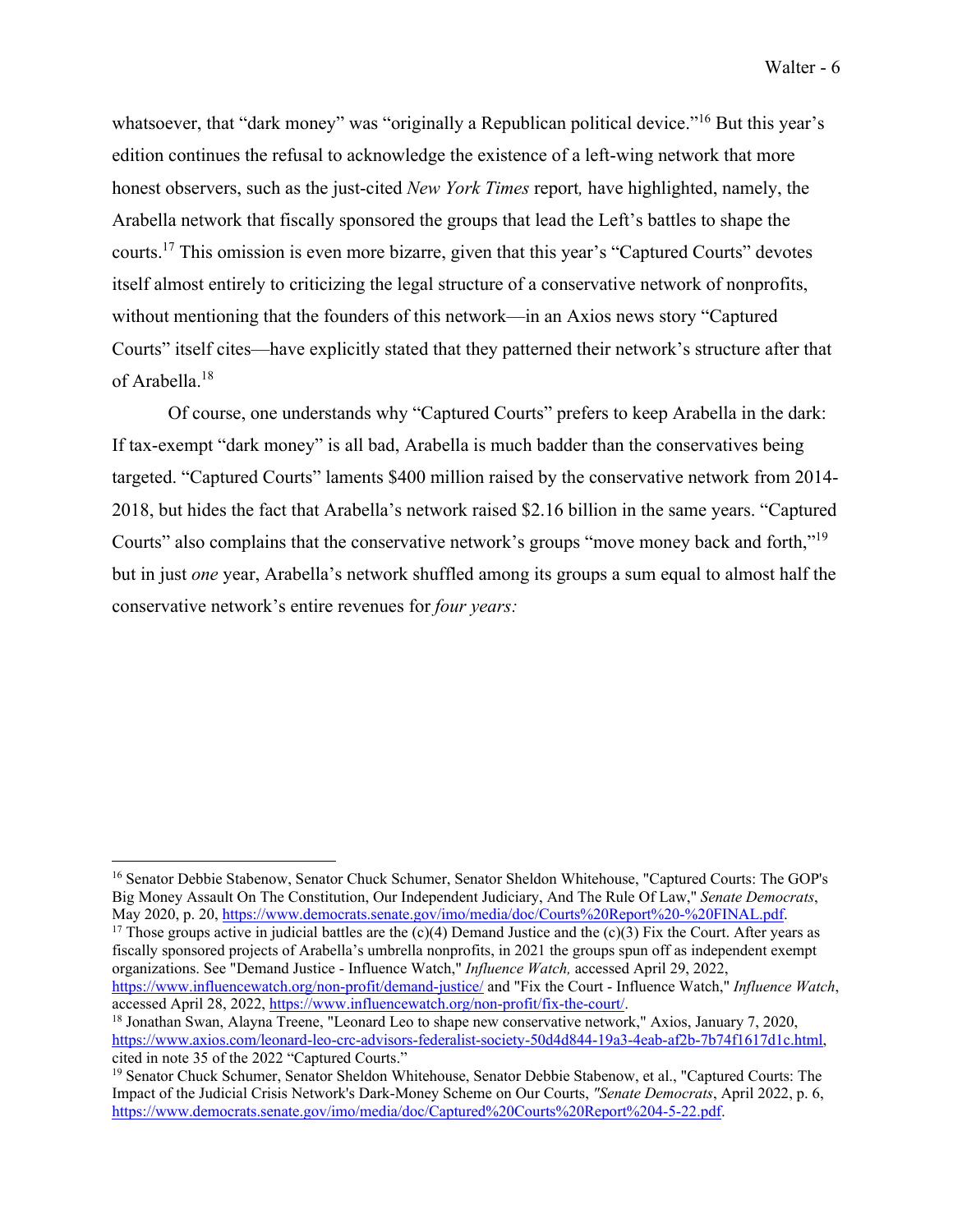

 While conservatives have criticized Arabella, non-conservatives have especially critiqued the network's (c)(4) components. Politico, for example, called the (c)(4) Sixteen Thirty Fund a "massive 'dark money' network,"20 and the *Washington Post* editorial page, after reading Politico's report, was outraged that Sixteen Thirty's top donors anonymously gave \$51.7 million, \$26.7 million, and \$10 million. The Post judged that Sixteen Thirty caters to "big campaign" donors who want to have impact but hide their identity."21 Last November, an *Atlantic* interview with Arabella's then-president carried the headline, "The Massive Progressive Dark-Money

<sup>&</sup>lt;sup>20</sup> Scott Bland and Maggie Severns, "Documents reveal massive 'dark-money' group boosted Democrats in 2018: A little-known nonprofit called The Sixteen Thirty Fund pumped \$140 million into Democratic and left-leaning causes," *Politico*, November 19, 2019, https://www.politico.com/news/2019/11/19/dark-money-democrats-midterm-

<sup>071725. 21</sup> Editorial Board, "Big campaign donors have exploited a loophole. Congress must change the law.," *The Washington Post*, November 21, 2019, https://www.washingtonpost.com/opinions/big-campaign-donors-haveexploited-a-loophole-congress-must-change-the-law/2019/11/21/ab31cf3a-0bd6-11ea-bd9dc628fd48b3a0\_story.html.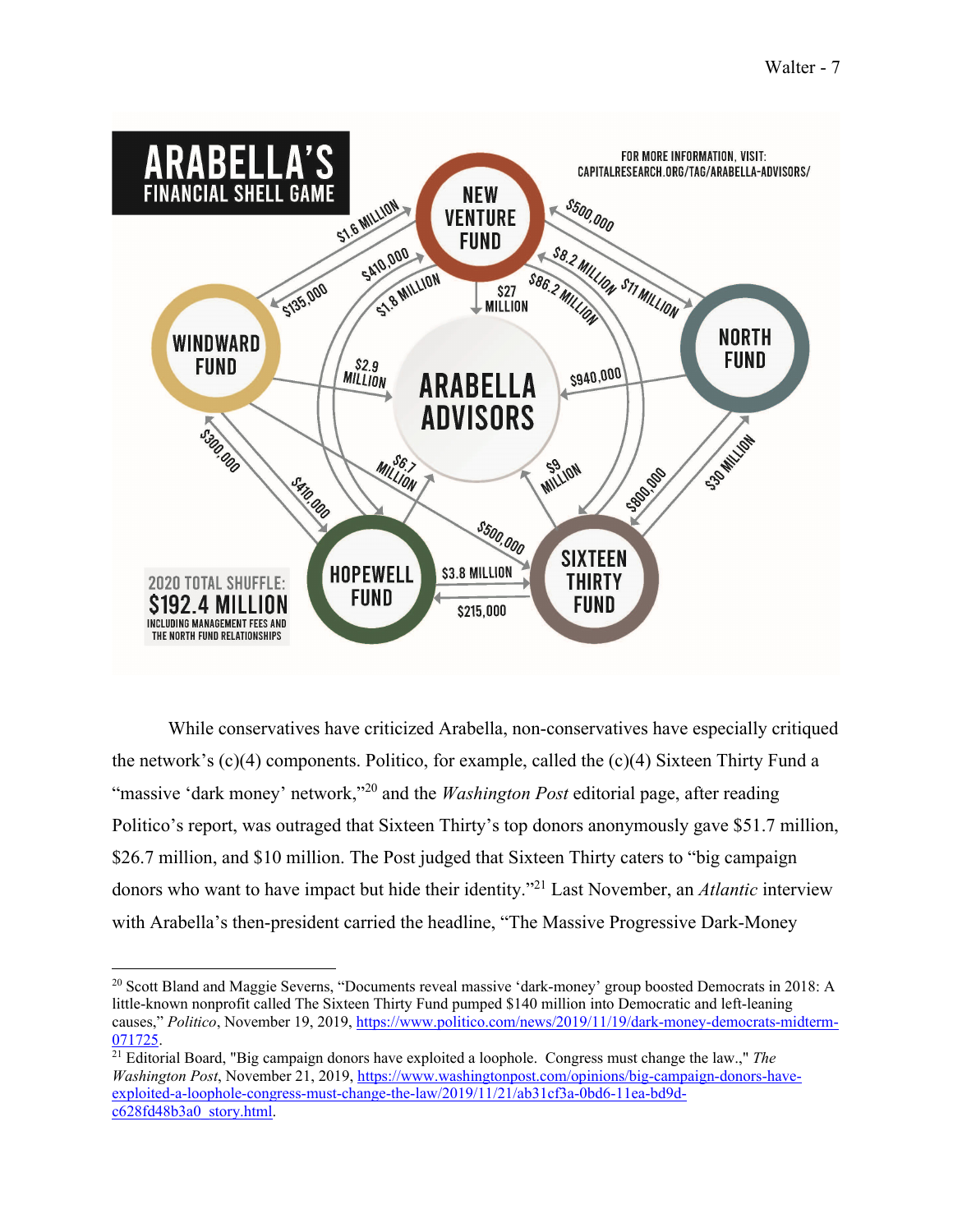Group You've Never Heard Of: Over the past half decade, Democrats have quietly pulled ahead of Republicans in untraceable political spending. One group helped make it happen."<sup>22</sup> The *Atlantic* asked Arabella's president, "Do you feel good that you're the left's equivalent of the Koch brothers?" The president replied, "Yeah."

*Don't think beefed-up IRS enforcement will cure the ills. Another wrong road to fixing* the tax-exempt sector would be to imagine that more IRS enforcement of rules will eliminate all the problems. While some routinely broken rules do need more enforcement, that must be balanced against the terrible temptations the IRS places before administrations of both parties. From FDR through Nixon, the IRS repeatedly used selective enforcement as a political weapon, and entire books have been needed to chronicle this ugly abuse of governmental power.<sup>23</sup>

One would think this Subcommittee's chair would be especially alive to this danger. After all, he chaired a hearing similar to this one in April 2013, the culmination of more than a year's efforts by him and leaders of his party to repeatedly demand heightened IRS enforcement of political abuses by exempt groups.<sup>24</sup> At that April 2013 hearing, these demands were highlighted yet again, with Chairman Whitehouse complaining the IRS "rarely challenges a group's  $501(c)(4)$  designation based on political activity."<sup>25</sup> After the hearing, the chairman's staff sent the Justice Department examples of conservative groups he had in mind for prosecution.26 But the very next month, the scandal surrounding IRS exempt organizations' thenhead Lois Lerner erupted, after she had a question planted at a Bar Association meeting<sup>27</sup> that allowed her to apologize for improperly targeting conservative groups seeking IRS recognition. She did this just ahead of the appearance of a damning report by the Treasury Inspector General

<sup>23</sup> For instance, David Burnham, *A Law Unto Itself: Power, Politics, and the IRS* (Oregon: Book News, Inc., 1990)<br><sup>24</sup> See for example their February 2012 letter, https://www.bennet.senate.gov/public/index.cfm/2012/2/se for-irs-investigations-into-potential-abuse-of-tax-exempt-status-by-groups-engaged-in-campaign-activity; their March 2012 letter, https://dailycaller.com/2013/05/17/flashback-schumer-franken-urged-irs-to-target-tea-party-in-

<sup>&</sup>lt;sup>22</sup> Emma Green, "The Massive Progressive Dark-Money Group You've Never Heard Of," *The Atlantic*, November 2, 2021, https://www.theatlantic.com/politics/archive/2021/11/arabella-advisors-money-democrats/620553/.

<sup>2012/.&</sup>lt;br><sup>25</sup> https://www.judiciary.senate.gov/download/hearing-transcript\_-current-issues-in-campaign-finance-law-<br>enforcement, p. 12.

 $\overline{^{26}$  Paul Caron, "The IRS Scandal, Day 1241," TaxProf Blog, October 1, 2016, https://taxprof.typepad.com/taxprof\_blog/2016/10/the-irs-scandal-day-1241.html.

<sup>27</sup> Abby D. Phillip, "IRS Planted Question About Tax Exempt Groups," *ABC News Network*, May 17, 2013, https://abcnews.go.com/blogs/politics/2013/05/irs-planted-question-about-tax-exempt-groups/.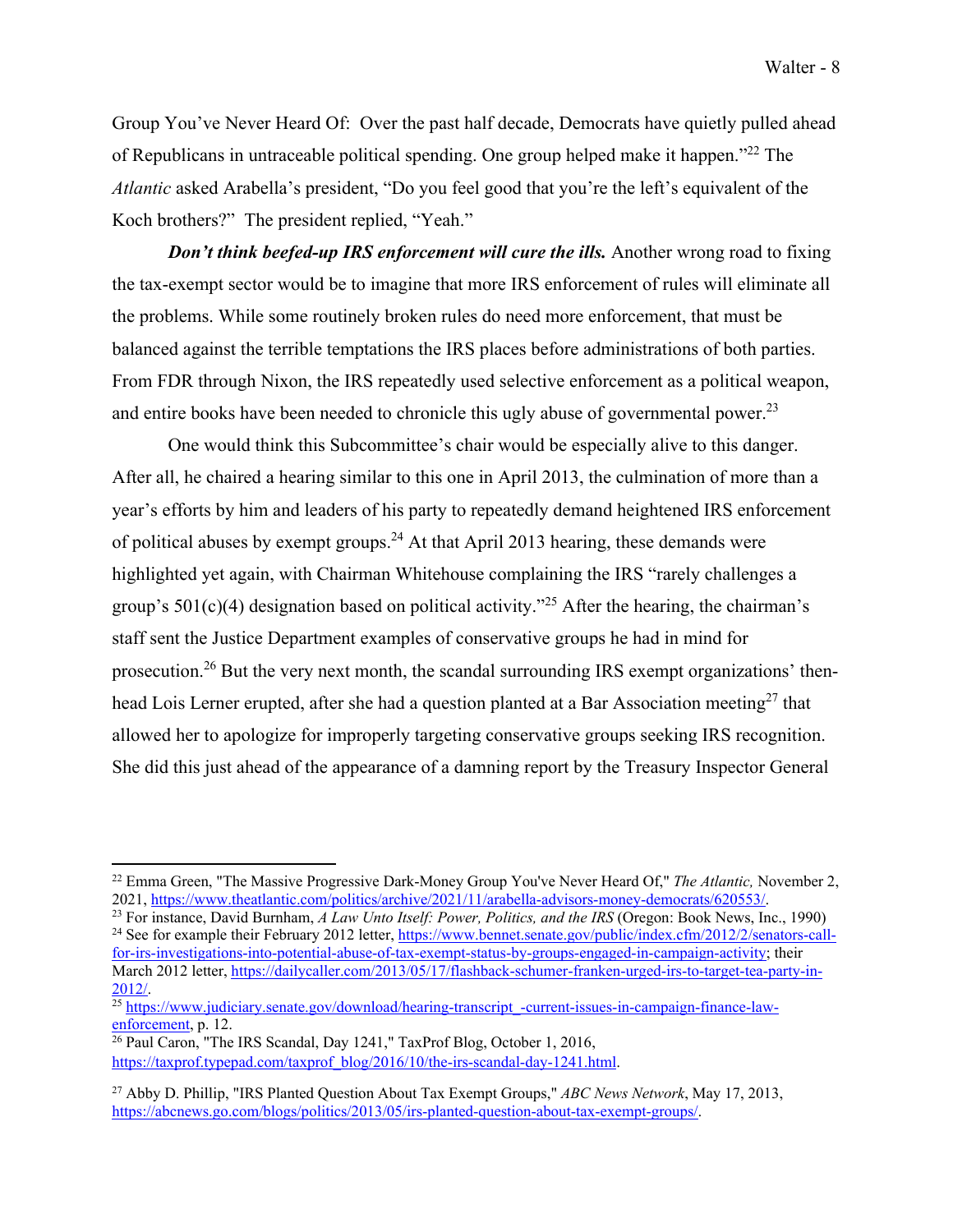for Tax Administration,<sup>28</sup> which in turn caused Chairman Whitehouse to address the Senate on "the scandal that the IRS appears to have targeted organizations for inquiry based on Tea Party affiliation. Obviously, that's wrong."<sup>29</sup>

This wrongness may have had a considerable political effect: A study by academics from Harvard's Kennedy School, Stockholm University, and AEI compared voter turnout in the 2010 election, when Tea Party groups did not face IRS suppression, with turnout in the 2012 election, after the IRS's scandalous obstruction blunted such groups' ability to organize. The study observed that the 2010 success largely occurred because of "grassroots activities" involving 501(c)(4)s, and it estimated that similar functioning in 2012 "would have brought the Republican Party as many as 5 - 8.5 million votes compared to Obama's victory margin of 5 million."<sup>30</sup>

 Alas, despite the scandal, Lois Lerner received little accountability for her actions, including for being held in contempt by the U.S. House of Representatives, and she continues to succeed at keeping a lengthy deposition of her in a major lawsuit under court seal.<sup>31</sup> In a more recent IRS misconduct scandal there is also little accountability; namely, the publishing by ProPublica of private tax information possessed by the IRS, and then either leaked by IRS employees or illegally accessed by persons outside the IRS.<sup>32</sup> This follows other scandals of leaked information, used as a political weapon, such as a case in which the IRS admitted it illegally disclosed the Schedule B donor list of the National Organization for Marriage.<sup>33</sup> It is

30 Stan Veuger, "Yes, IRS Harassment Blunted The Tea Party Ground Game," *RealClearMarkets,* June 20, 2013, https://www.realclearmarkets.com/articles/2013/06/20/yes\_irs\_harassment\_blunted\_the\_tea\_party\_ground\_game\_1 00412.html. "Obama's margin of victory in some of the key swing states was fairly small: a mere 75,000 votes separated the two contenders in Florida, for example. That is less than 25% of our estimate of what the Tea Party's impact in Florida was in 2010."

<sup>&</sup>lt;sup>28</sup> Treasury Inspector General For Tax Administration, "Inappropriate Criteria Were Used to Identify Tax-Exempt Applications for Review," *Treasury.gov*, May 14, 2013,<br>http://www.treasury.gov/tigta/auditreports/2013reports/201310053fr.pdf.

 $\frac{29 \text{ https://www.whitehouse.senate.gov/news/press-releases/the-two-scandals-at-the-irs. After this brief co Shedon}{}$ Whitehouse, "The Two Scandals at the IRS: As Prepared for Delivery on the Senate Floor," *Whitehouse.Senate.gov,*  https://www.whitehouse.senate.gov/news/press-releases/the-two-scandals-at-the-irs. After this brief concession, the Senator went on at much greater length about the "other scandal," i.e., "allowing big shadowy forces to meddle in elections anonymously."

<sup>&</sup>lt;sup>31</sup> On Petition for Writ of Mandamus, Norcal Tea Party Patriots, et al. v. Lois Lerner, et al. (Case No. 22-3357, 6<sup>th</sup> Cir.), filed April 19, 2022.

<sup>32</sup> See https://www.finance.senate.gov/ranking-members-news/crapo-brady-demand-update-on-criminal-breach-oftaxpayer-data, accessed April 28, 2022. 33 Editorials, "IRS Admits To A Smidgeon Of A Felony," *Investor's Business Daily*, June 27, 2014,

https://www.investors.com/politics/editorials/irs-admits-guilt-pays-settlement-to-national-organization-formarriage/#:~:text=The%20National%20Organization%20for%20Marriage%20has%20been%20awarded,to%20the %20pro-gay%20marriage%20group%20Human%20Rights%20Campaign.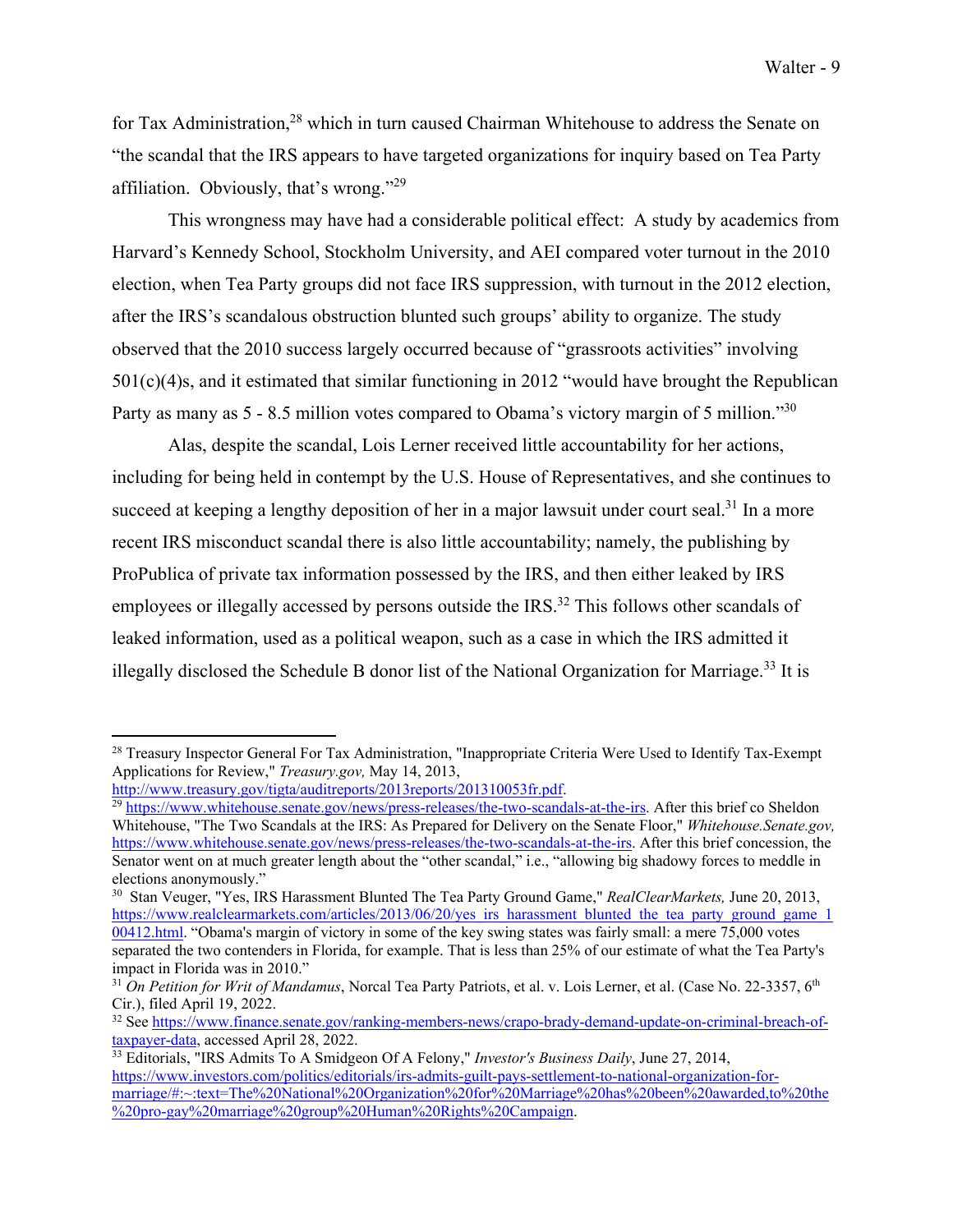especially disturbing to see the Chairman of the Finance Committee recently sit with ProPublica for an interview and never raise the issue of that media outlet's use of confidential tax information that they almost certainly possess only because someone committed a crime.<sup>34</sup>

There are more reasons to think increased IRS enforcement won't solve all the taxexempt sector's issues: First, as Brad Smith and the lawyer Gregory Colvin argued at the 2013 version of this hearing, the IRS is not well-designed for understanding and regulating political activities.<sup>35</sup> That explains why the Service has never been able to give guidance on the topic that is even remotely clear. Demanding more from the IRS will only further confuse matters and deserve to be called, "The DC Election Lawyers Full Employment Act." As Mr. Colvin stated, "the fundamental problem affecting enforcement on  $501(c)(4)$  nonprofits" is that "the tax rules" are vague, unpredictable, and unevenly applied."36 That was a decade ago and is likely to be true a decade hence.

*Heightened disclosure is another false path*. Brad Smith at the 2013 hearing and today is perhaps America's most eloquent explainer of the grave limitations on donor disclosure's ability to improve the political activities of private groups.

Coerced donor disclosure is now clearly seen as a weapon by many in politics, as was made clear when I testified last year to the Judiciary Subcommittee on the Federal Courts. After the hearing, I received a personal letter from Chairman Whitehouse, asking me to disclose Capital Research Center's donors. I replied that in our day, in addition to the traditional moral reasons for respecting anonymous giving, "The practical reason for opposing disclosure arises from the very real threats, felt across the political spectrum, of mob harassment and worse. And Mr. Chairman, just as your side has more groups, active for more years, and possessed of far more 'dark money,' so does your side have more mobs." I prefer to "stand with the NAACP of Bull Connor's Alabama, and with the NAACP of today, and with the ACLU and the Human

<sup>34</sup> Jesse Eisinger, Jeff Ernsthausen, and Paul Kiel, "When Billionaires Don't Pay Taxes, People "Lose Faith in Democracy," *ProPublica,* February 28, https://www.propublica.org/article/when-billionaires-dont-pay-taxes-peoplelose-faith-in-democracy. 35 See https://www.judiciary.senate.gov/download/hearing-transcript\_-current-issues-in-campaign-finance-law-

enforcement

<sup>36</sup> Ibid, p. 20.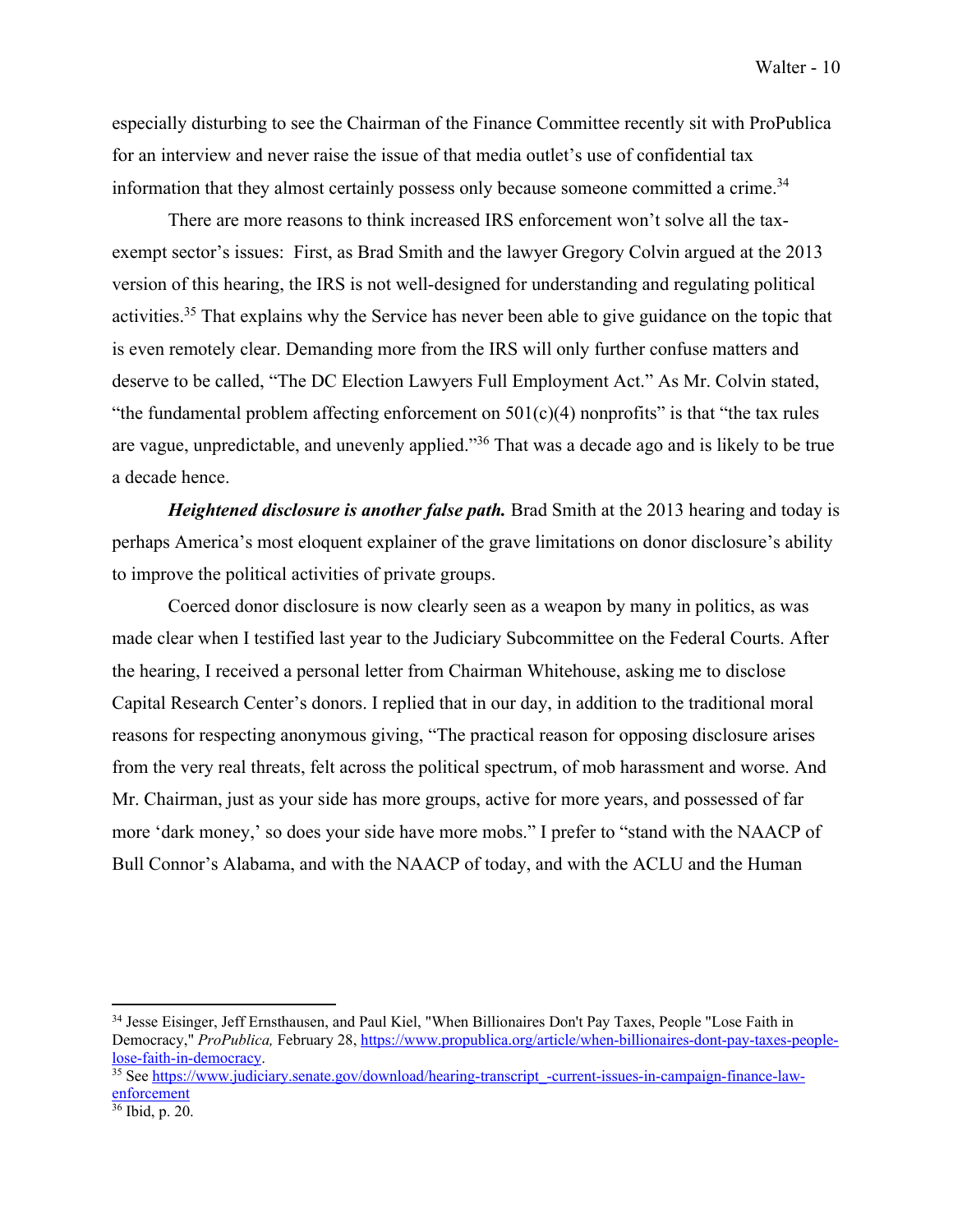Rights Campaign, in opposition to government schemes to force private citizens to disclose their donations."37

Later, in Questions for the Record, I was asked why, if I claim the Left has more "dark money," I object to all sides having their donors disclosed equally? I replied that this question fit with the testimony given by the head of People for the American Way (incidentally, a  $501(c)(4)$ ) incubated by the Tides Foundation),  $38$  who said, "The hypocrisy that you see from the right is, they claim that there's more dark money on the left, and yet they refuse to be transparent. Well, it would seem that if the first were true, then the second would be a no-brainer." The logic behind this argument is clear: Forced donor disclosure harms both the donors and the groups forced to disclose; therefore conservatives should support laws that will harm their opponents more than themselves.

As I replied then, this question reveals the central disagreement between the party of forced government disclosure, and the party of citizens' privacy: "I do not wish to harm donors and groups I disagree with, and I respectfully urge you to end your campaign to harm donors and groups you disagree with."<sup>39</sup>

Rather than take these wrong roads to improving the exempt sector, we should recognize that the biggest reason politicized money is pouring into tax-exempt groups of all varieties is because of what is wrongly called campaign finance "reform." I sympathize with those across the spectrum who do not like dollars going into politics because they do not trust politicians, and who do not like to see exempt dollars playing a big political role. But would there be nearly so many dollars going to exempt groups if campaign finance "reform" hadn't squeezed money out of parties and candidates? In *The Blueprint,* a book that reports with sympathy on the Democratic takeover of Colorado's politics in the years after the Bipartisan Campaign Reform Act of 2002 (BCRA), the authors explain how big donors became more important than the traditional party apparatus:

<sup>37</sup> Joe Schoffstall, "Conservative Group Defends Donor Privacy as Sheldon Whitehouse Demands Disclosures," *Free Beacon,* April 1, 2021, https://freebeacon.com/democrats/conservative-group-defends-donor-privacy-assheldon-whitehouse-demands-disclosures/. 38 "People for the American Way - Influence Watch," *Influence Watch,* accessed April 28, 2022,

https://www.influencewatch.org/non-profit/people-for-the-american-way/.<br><sup>39</sup> Scott Walter, "Highlights from Scott Walter's Answers to Questions for the Record from Sen. Whitehouse,"

*Capital Research Center,* April 14, 2021, https://capitalresearch.org/article/highlights-from-scott-walters-answersto-questions-for-the-record-from-sen-whitehouse/.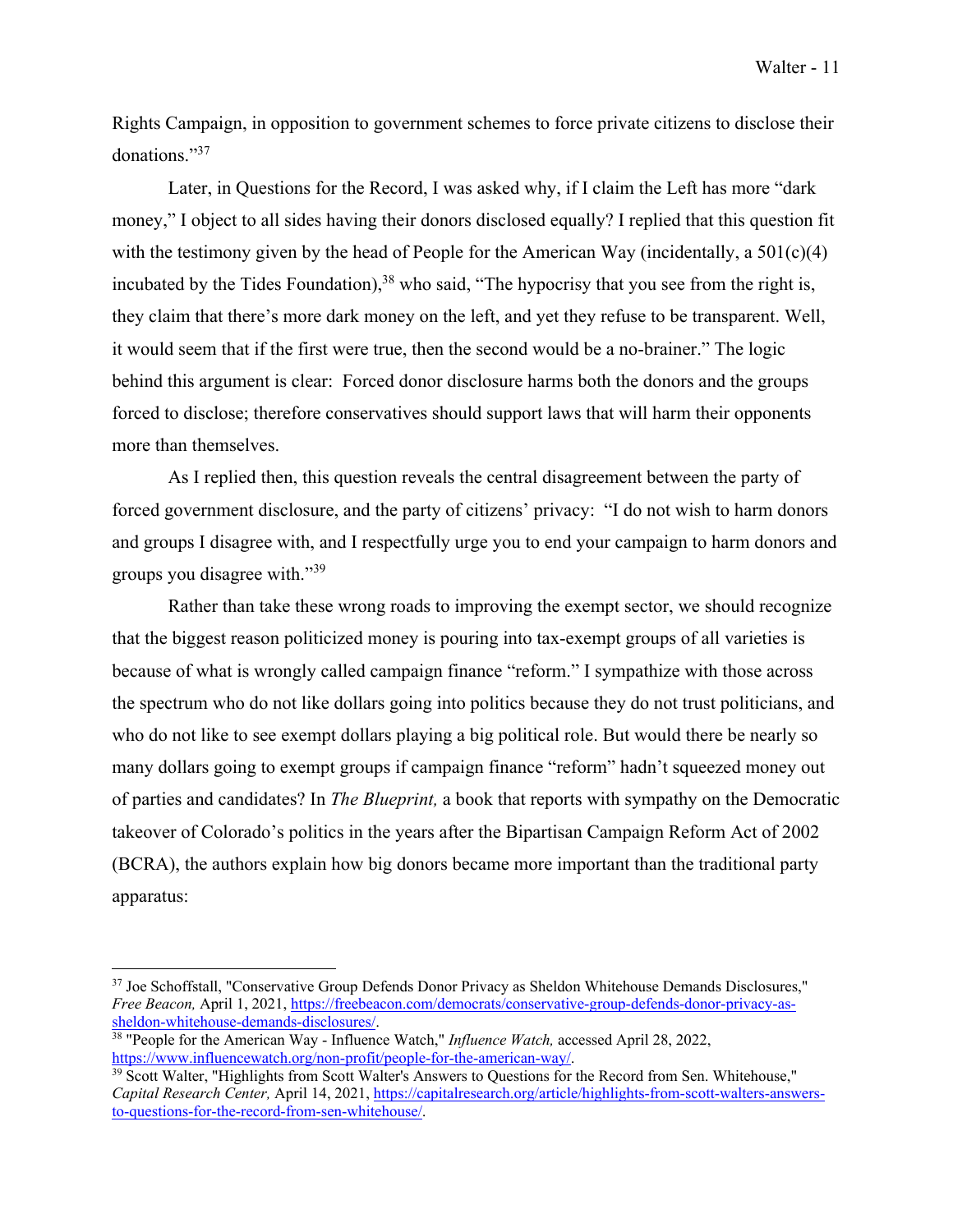campaign finance reform had completely changed the rules of the game. By limiting the amount of money candidates and political parties could raise and spend, the new law had seriously weakened candidates—and all but killed political parties.<sup>40</sup>

Similarly, the liberal journalist Sasha Issenberg in his 2012 book, *The Victory Lab: The Secret Science of Winning Campaigns,* reports how private foundations like Carnegie escape the campaign finance strictures that throttle political actors under FEC rather than IRS regulation:

Because the tax code allowed nonprofit organizations to run registration and turnout drives as long as they did not push a particular candidate, organizing "historically disenfranchised" communities (as Carnegie described them) became a backdoor approach to ginning up Democratic votes *outside the campaign finance laws that applied to candidates, parties, and political action committees*. 41

It should be no surprise that a billionaire foundation like Carnegie reveled in escaping BCRA, because billionaire foundations pushed the Act through, weakening other political actors and greatly strengthening their own political roles. In "Astroturf Politics: How liberal foundations fooled Congress into passing McCain-Feingold," John Fund reported in 2005 that a study by Political MoneyLine "found that of the \$140 million spent to directly promote liberal campaign reform in the last decade, a full \$123 million came from just eight liberal foundations," including Carnegie, Ford, and Soros's Open Society.<sup>42</sup> Fund quotes a talk given by a former executive of Pew Charitable Trusts, the biggest donor among the foundations at \$40 million, who confessed after the bill passed that the target of those millions was "535 people" in Congress, in whose minds the foundations hoped "to create an impression that a mass movement was afoot."

Pew's strategist is clear that he aimed to fool you Members of Congress: If, he confesses, you "thought this was a Pew effort, it'd be worthless." So the conspiracy had "to convey the impression that this was something coming naturally from beyond the Beltway." Fund concludes there was never a grassroots drive for campaign finance reform. And Pew knew it: two months

<sup>40</sup> Rob Witwer and Adam Schrager. *The Blueprint: How the Democrats Won Colorado (and Why Republicans Everywhere Should Care)* (Colorado: Fulcrum Publishing, 2010), 72.<br><sup>41</sup> Sasha Issenberg. *The Victory Lab* (New York: Crown Publishing, 2013), 86. Emphasis added.<br><sup>42</sup> John Fund, "Astroturf Politics: How liberal foundatio

*Wall Street Journal,* March 21, 2005, https://www.wsj.com/articles/SB122512338741472357.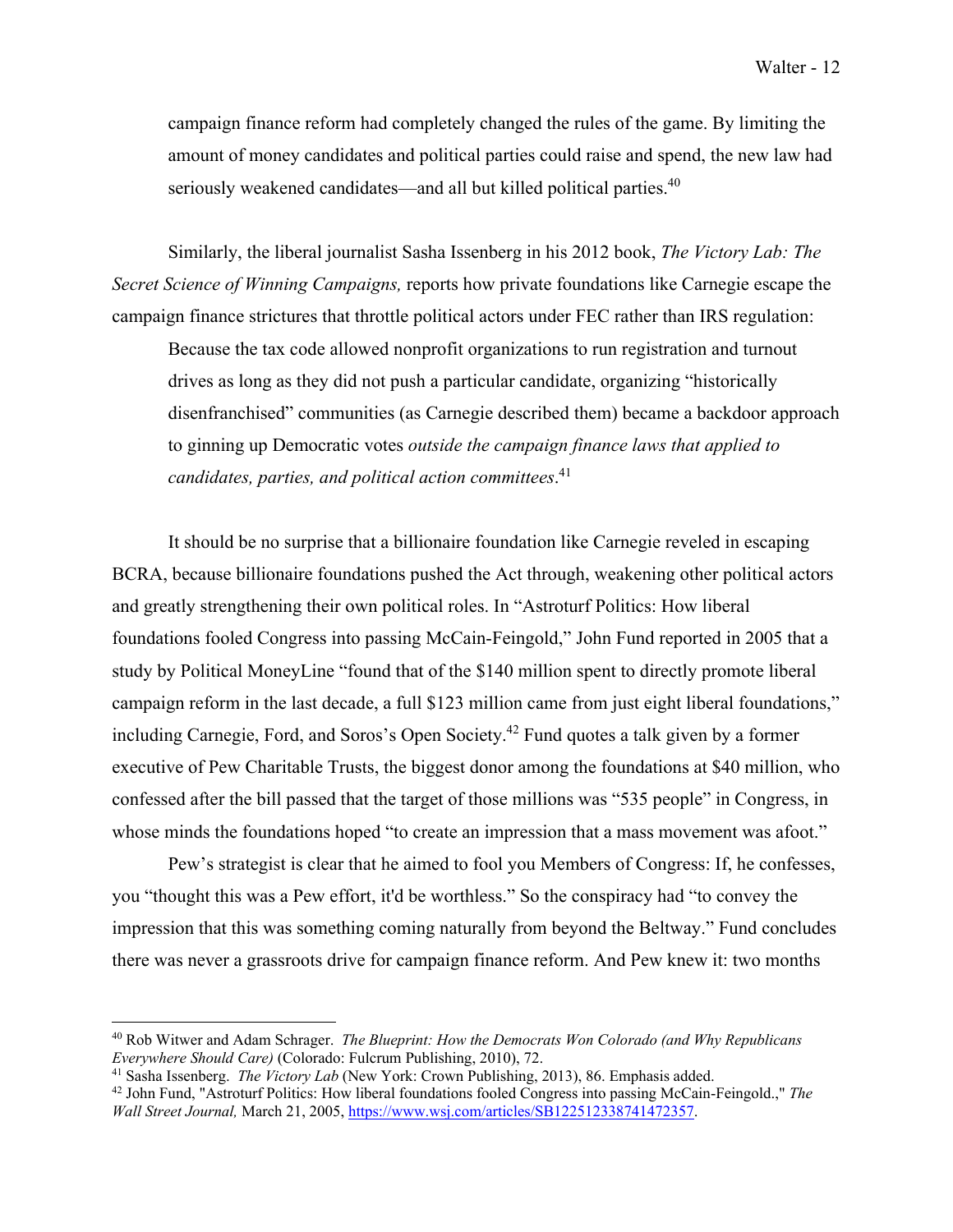before the bill passed, Pew Research Center polled Americans, asking them to rank 22 issues in order of importance: campaign finance reform came in dead last.<sup>43</sup>

So, policymakers' aim should be to reverse this harmful trend that currently moves money out of the FEC realm—where, I note, disclosure is much less controversial—and into the IRS realm of exempt groups. This should be done not only because the IRS is not the proper regulator of political activity, but also because the  $501(c)(3)$  realm of charity is a critical pillar of civil society, strengthening all of us when it nobly allows us to help each other outside politics. Government, and the politics that surround it, are supposed to *serve* civil society, not take over this private realm which charity requires to flourish.

The two best levers policymakers have to move politically motivated money back to the FEC's world and out of the IRS exempt world are, first, much higher limits—or none at all—on "hard" dollar donations. Second, no (c)(3) entity—private foundation or public charity—should be allowed to fund or execute voter registration and get-out-the-vote (GOTV). Those activities are only legal now if  $(c)(3)$ s carry them out in nonpartisan fashion, but in this age of microtargeting, there is far too high a risk that they will not be carried out in such a fashion. Some years back, a panelist at a think tank talkfest urged that these voter turnout activities continue to be legal. When I asked her if she could name a single (c)(3) in America that actually conducts them on a nonpartisan basis, the room full of  $(c)(3)$  leaders, mostly left-leaning, laughed knowingly, while another panelist, Democratic pollster Celinda Lake, nodded. Even the woman I asked grinned for a moment before delivering a non-answer.<sup>44</sup>

In the interest of full disclosure, I admit that  $(c)(3)$  voter turnout work is an unusual instance in the political world where the two sides don't use the same weapons. While  $(c)(3)$ voter turnout operations are common among the blues, they are rare among the reds. I recently asked Karl Rove about this. He has done more red registration and GOTV than any person alive, much of it through 501(c)(4)s that Chairman Whitehouse urged the IRS to prosecute a decade ago. But asked if he had ever used (c)(3) foundation money to fund, or (c)(3) public charities to execute, registration and GOTV, Rove said he never had, and seemed shocked at the thought.

<sup>43</sup> Scott Walter, "Pew and the Gang Ride Again," *Foundation Watch,* April 2011,

https://capitalresearch.org/article/pew-and-the-gang-ride-again-citizens-free-speech-still-in-danger/ 44 Scott Walter, "Lies, damned lies, and polls," *Philanthropy Daily*, October 7, 2014, https://www.philanthropydaily.com/lies-damned-lies-and-polls/.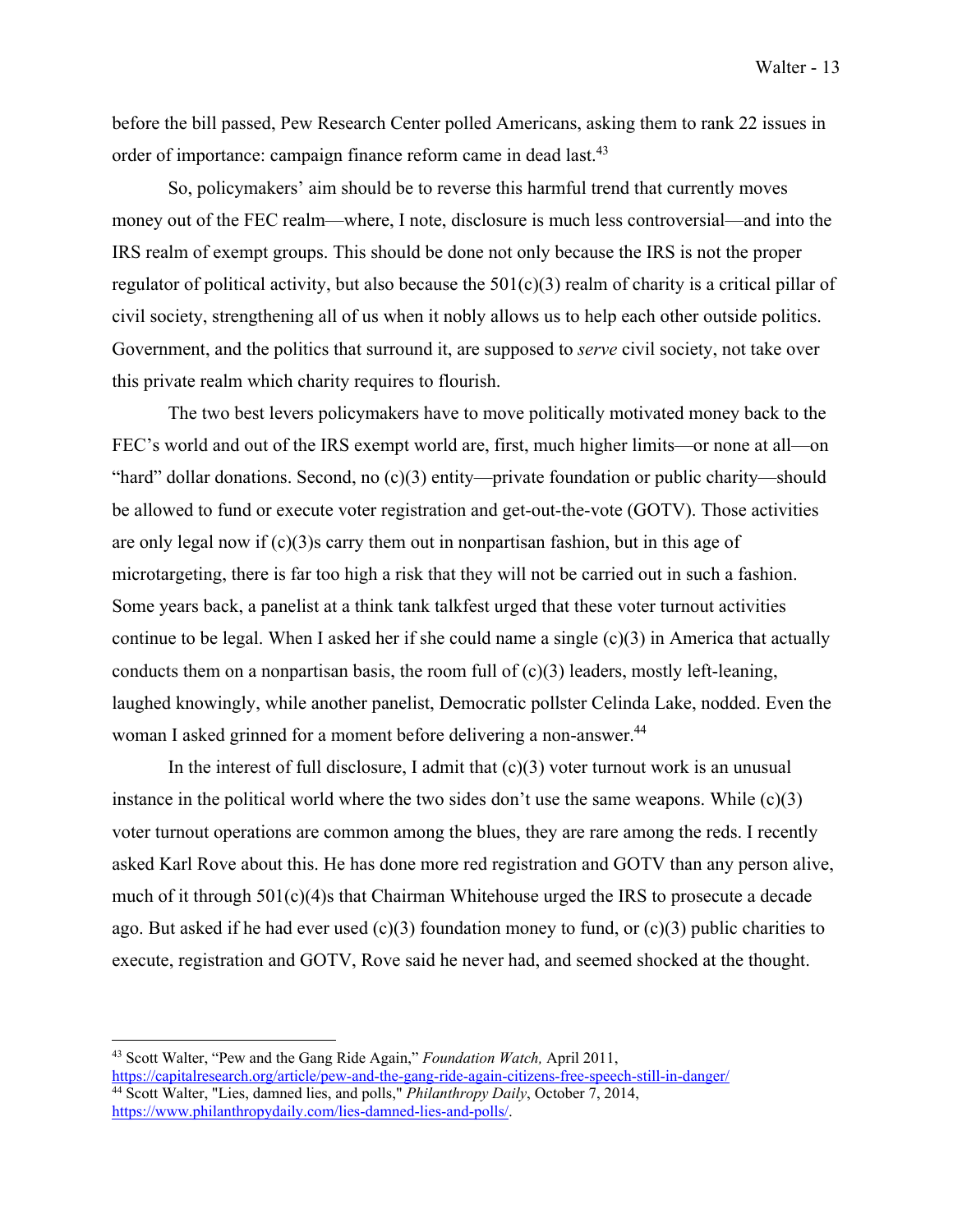I would prefer this practice be forbidden to  $(c)(3)$ s, but failing that, it should be declared clearly permissible to all. Currently, the uncertainty that surrounds it leads reds to fear the next Lois Lerner if they dare try it, while blues use fig leaves like "civic participation" to cover their naked partisanship as they pursue it with gusto.

#### Other Exempt Organization Problems

I must add brief sketches of some of the many problems raised by exempt groups that we at Capital Research Center have documented.

*The Page Gardner empire.* Ms. Gardner, a former Sen. Ted Kennedy staffer, has launched multiple interlocking groups, including the (c)(3) Voter Participation Center and (c)(4) Center for Voter Information. The left-leaning groups' work has drawn criticism from the *Washington Post* (for confusing voters and not being nonpartisan),<sup>45</sup> National Public Radio (for allegedly illegal automated calls that seemed aimed to suppress African-American votes for Barack Obama in a primary against Hillary Clinton),<sup>46</sup> and ProPublica, whose headline explains, "A Nonprofit With Ties to Democrats Is Sending Out Millions of Ballot Applications. Election Officials [in both parties] Wish It Would Stop."47 That "nonprofit with ties to Democrats" is the (c)(3) Voter Participation Center, whose partisanship is confirmed by *Victory Lab'*s liberal author: "Even though the group was officially nonpartisan, for tax purposes, there was no secret that the goal of all its efforts was to generate new votes for Democrats."48

*The Voter Registration Project.* This (c)(3), co-located with the for-profit, Democraticaligned consulting firm Grassroots Solutions, oversaw a secretive, multi-year, \$100+ million plan to use  $(c)(3)$ s and  $(c)(4)$ s to turn out millions of Democratic voters in battleground states. The project began in 2015, when a Democratic for-profit consultant sent a draft plan to a Democratic-aligned PAC (EMILY's List), who bounced it to Hillary Clinton's campaign manager, John Podesta. The scheme fermented with help from the president of the (c)(3) Wyss

<sup>&</sup>lt;sup>45</sup> Antonio Olivo. "Mail-in ballot applications in Virginia tap into worries about fraud with faulty instructions." *Washington Post.* August 6, 2020. https://www.washingtonpost.com/local/virginia-politics/virginia-absentee-ballotmixup/2020/08/06/5(c)(4)029ee-d764-11ea-930e-d88518c57dcc\_story.html

<sup>46 &</sup>quot;Group with Clinton Ties Behind Dubious Robocalls." NPR. 2008. Accessed June 19, 2017. http://www.npr.org/templates/story/story.php?storyId=90114863

<sup>47</sup> Rosenthal, Lauren, Joshua Eaton, and Thy Anh Vo. "A Nonprofit With Ties to Democrats Is Sending Out Millions of Ballot Applications. Election Officials Wish It Would Stop.," October 23, 2020. https://www.propublica.org/article/a-nonprofit-with-ties-to-democrats-is-sending-out-millions-of-ballot-

<sup>&</sup>lt;sup>48</sup> Sasha Issenberg. *The Victory Lab* (New York: Crown Publishing, 2013), 305.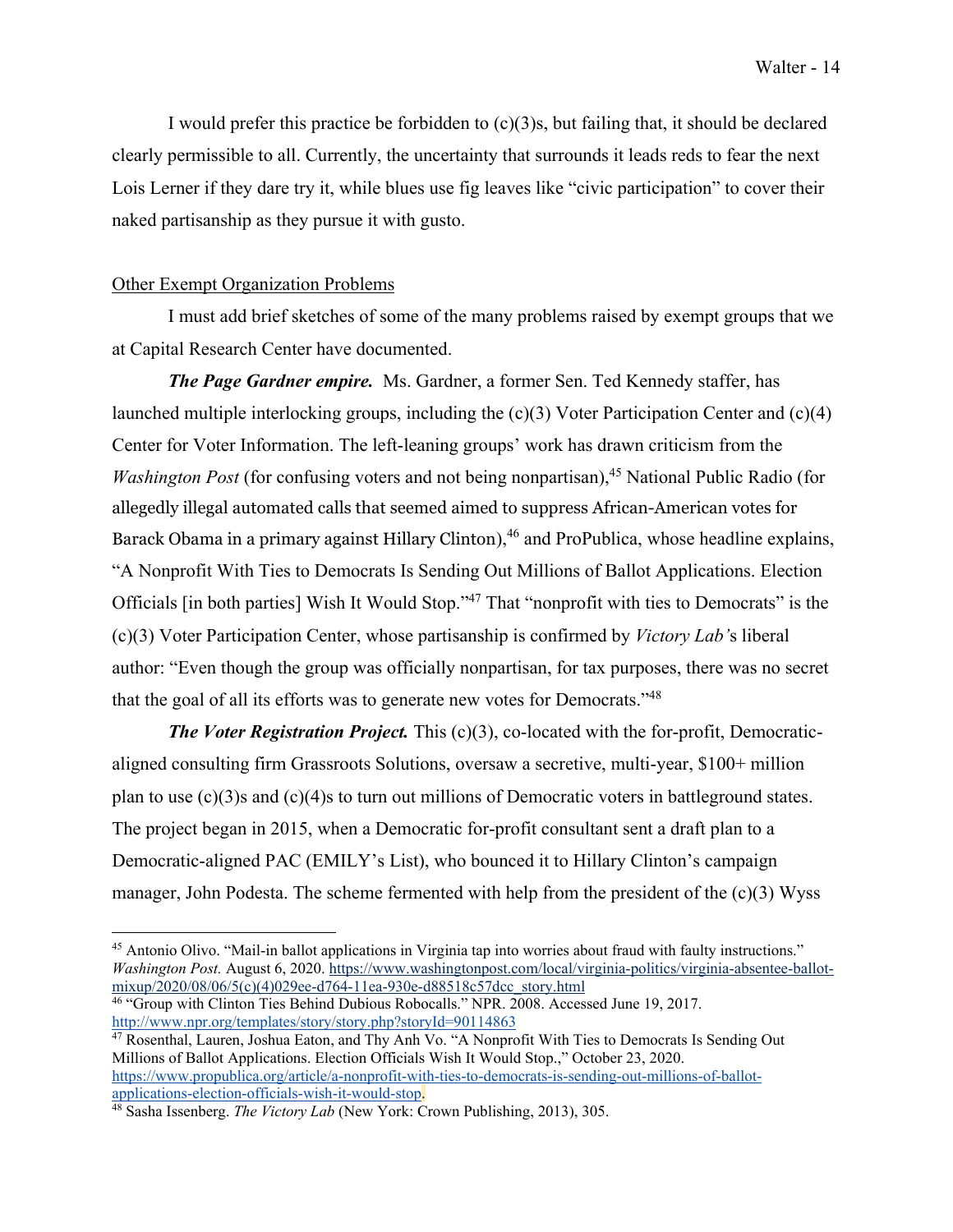Foundation, who also sent Podesta a plan version in an email with the subject line, "new (c)(3) version." That email's Microsoft Word attachment has tracked changes that revealed how the original, partisan plan, which would only be legal for "hard dollar" entities to execute, had been re-worded lightly into something  $(c)(3)$  foundations could fund and  $(c)(3)$  "charities" could conceivably get away with. A sample editing change: an "enormous" difference in "potential political outcomes" in the original version became an enormous difference in "potential voter participation outcomes" in the "new  $(c)(3)$  version."<sup>49</sup>

The plan was executed, with the help of numerous  $(c)(3)$ s and  $(c)(4)$ s, including the Civic Participation Action Fund, America Votes, States Voices, Center for Popular Democracy,<sup>50</sup> and the Tides Foundation. Despite all the millions of dollars—and votes—and dozens of nonprofits involved, no mainstream media story on this project has ever appeared, nor as far as we know, any IRS investigation.

*"Zuck Bucks."* This term is used to describe the roughly \$400 million that one billionaire family, Mark Zuckerberg and Priscilla Chan, used to "help" government election officials in nearly every state conduct the 2020 election. The funds originated from donor-advised funds at the Silicon Valley Community Foundation and were sent to two (c)(3)s, the Center for Tech and Civic Life and the Center for Election Innovation and Research, which in turn sent them to Secretaries of State and local election offices. (Let me note an additional \$25 million was contributed by an Arabella-managed  $(c)(3)$ .) The two Centers were founded and still run by persons with strong Democratic and left-wing ties. CEIR's founder/leader was hired as an election attorney at the Justice Department in the Clinton Administration and left in 2005 under an ethics complaint cloud. He later worked at the Pew Charitable Trusts and the (c)(4) People for the American Way, which inaugurated our modern political battles for Supreme Court nominees with its famous, multimillion-dollar smear campaign of Robert Bork's nomination in 1987.<sup>51</sup>

<sup>49</sup> See Parker Thayer, "The Left Weaponizes Charitable Cash to Win Political Battles," *Capital Research,* October 2021, pp. 13-19, https://capitalresearch.org/publication/capital-research-october-2021/. The Podesta emails were, unfortunately, likely hacked by Russian intelligence agents, but the same is true of the hack of the Bradley Foundation whose contents are used frequently by Sen. Whitehouse and the Center for Media and Democracy.<br><sup>50</sup> CPD is best known for the time one of its leaders, protesting the Brett Kavanaugh nomination, blocked the elevator doors for Sen. Jeff Flake. Elise Viebeck, "Ana Maria Archila reflects on confronting Jeff Flake over Kavanaugh nomination," *Washington Post,* September 28, 2018, https://www.washingtonpost.com/politics/i-wasdemanding-a-connection-ana-maria-archila-reflects-on-confronting-jeff-flake-over-kavanaugh-<br>nomination/2018/09/28/7593b4fe-(c)(3)81-11e8-97a5-ab1e46bb3bc7\_story.html.

<sup>&</sup>lt;sup>51</sup> "Center for Election Innovation & Research (CEIR) – Influence Watch," *Influence Watch*, accessed April 29, 2022, https://www.influencewatch.org/non-profit/center-for-election-innovation-research/.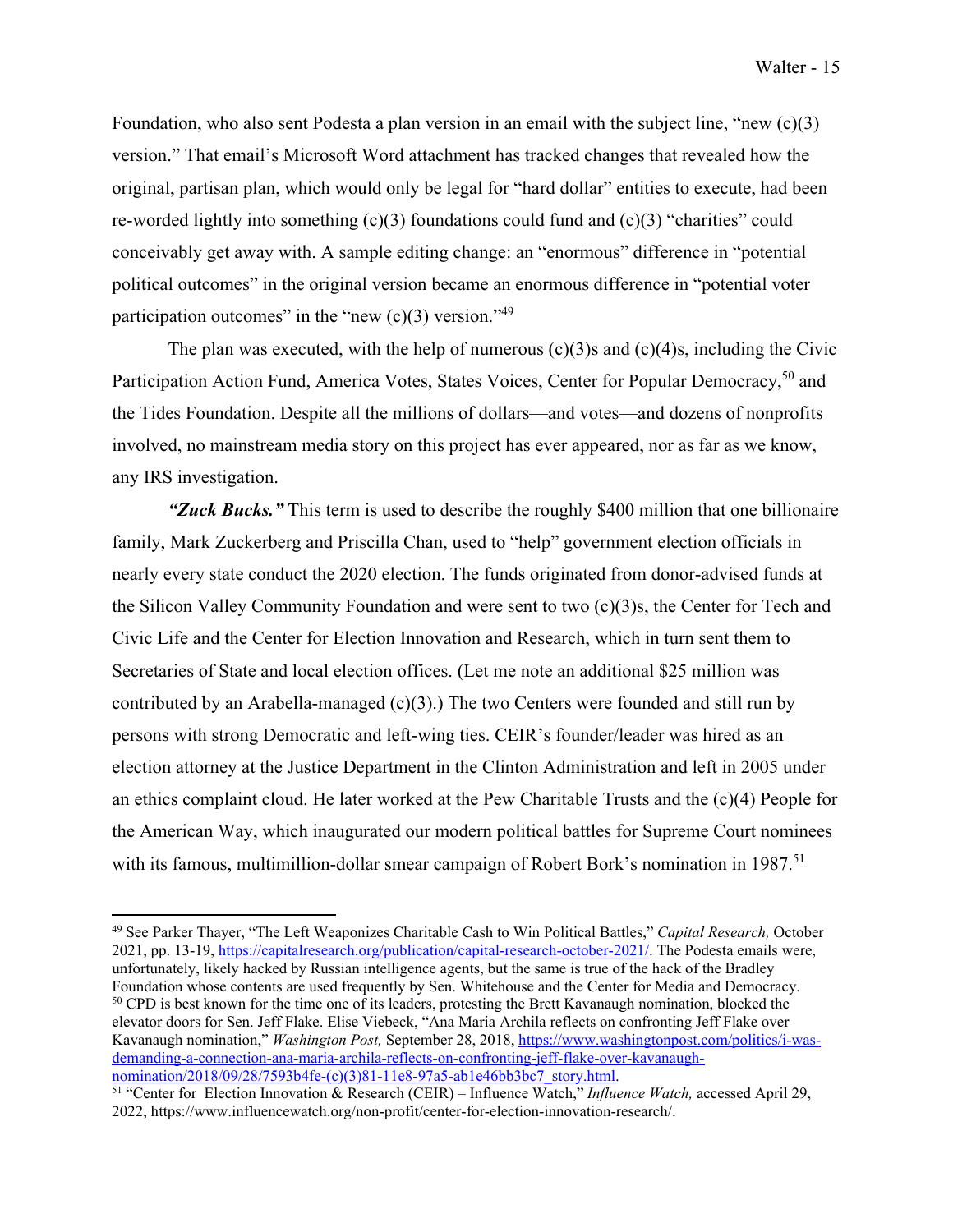CTCL's founders/leaders came from a now-defunct  $(c)(4)$  so politically powerful that the *Washington Post dubbed it, "the Democratic Party's Hogwarts for digital wizardry."<sup>52</sup>* 

These partisans, operating in  $(c)(3)$  garments in 2020, distributed in effect the largest political donation in American history. Their grants went to over 2,000 government offices in nearly all states. In many states, most of the offices receiving grants were in local jurisdictions won by the Republican presidential candidate. Yet with minimal analysis of the money flows, a clear pattern of Democratic partisanship appears. Capital Research Center has detailed state-level analysis for all of the battleground states, with all of our data publicly posted.<sup>53</sup> Even a few data points reveal the partisanship:

- In Pennsylvania, the highest per capita funding of a Biden county (Philadelphia) was \$6.56, while the highest per capita funding of a Trump county (Berks) was \$1.10.
- In Arizona, the unfunded parts of the state saw Republican presidential turnout increase even higher than Democratic presidential turnout (46% to 40%). But where Zuck Bucks flowed, that pattern completely reversed, with Democrats increasing turnout 81% to Republicans' 66%.
- In my home state of Virginia, average per capita funding for Democratic counties was about double the funding for Republican counties, and 90% of funding went to Democratic counties.

In short, the funding went disproportionately to the most vote-rich areas for Democrats, and the margins in the funded parts of the battleground states were always larger, often far larger, than the margin for the state as a whole: In Pennsylvania, Zuck Buck localities went for the Democratic presidential candidate by 692,000 votes, compared to the state's margin of 81,000; in

<sup>52</sup> Fung, Brian. "Inside the Democratic Party's Hogwarts for Digital Wizardry," April 24, 2019. https://www.washingtonpost.com/news/the-switch/wp/2014/07/08/inside-the-democratic-partys-hogwarts-fordigital-wizardry/

<sup>53</sup> Hayden Ludwig and Parker Thayer, "Shining a Light on Zuck Bucks in the 2020 Battleground States," *Capital Research Center,* January 18, 2022, https://capitalresearch.org/article/shining-a-light-on-zuck-bucks-in-key-states/.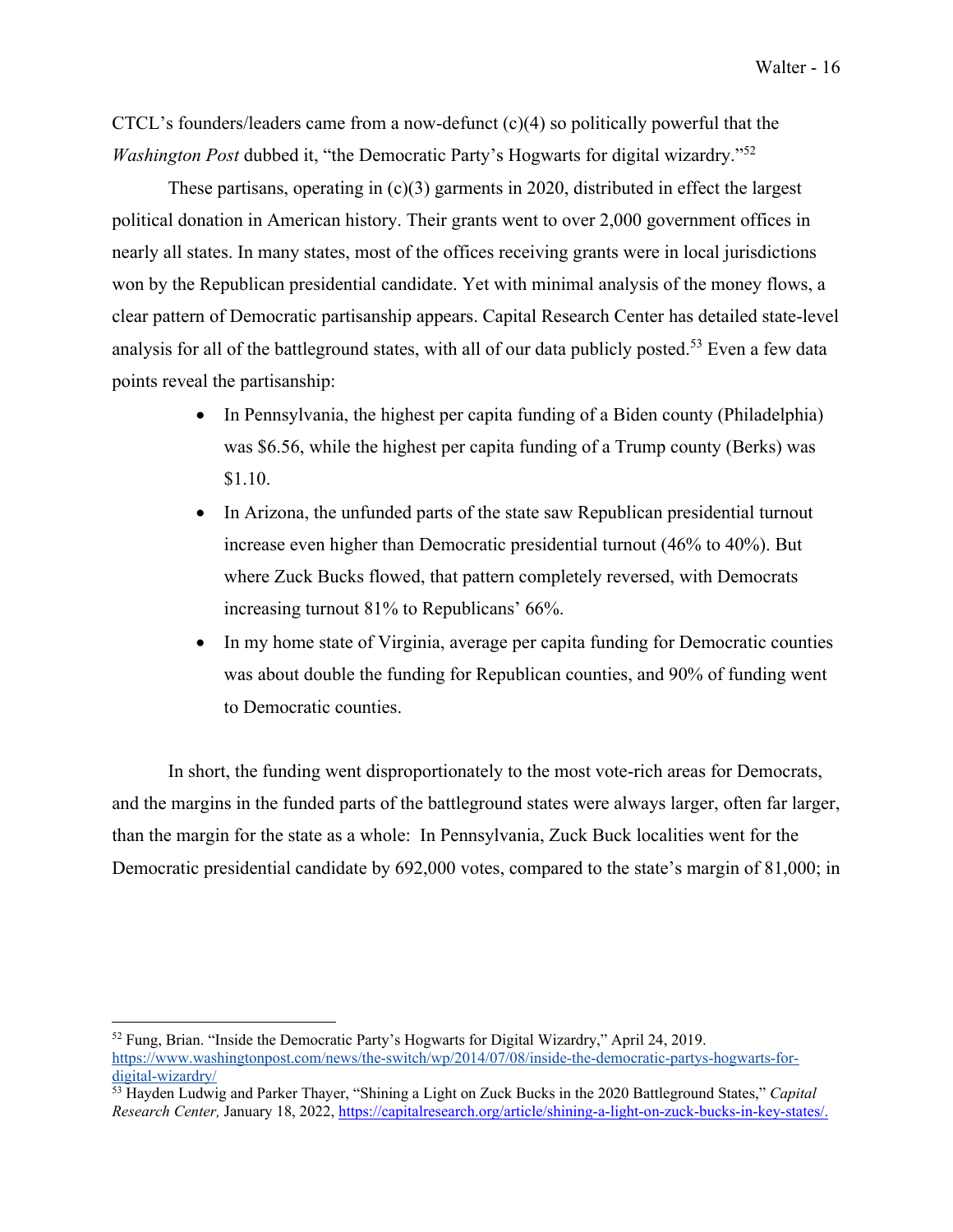Georgia, the difference was 604,000 to 12,000. Zuck Bucks, as one wit put it, were "the real Kraken."54

The simple way to understand Zuck Bucks is to imagine the reaction if the partisanship were reversed: Picture the response to the news that Charles Koch had sent nearly a half-billion dollars to a (c)(3) staffed by alumni of a (c)(4) Karl Rove group like Crossroads GPS. The *New York Times* and CNN would report every unsavory detail with outrage, and Chairman Whitehouse would make an impassioned speech on the Senate floor to decry this abuse—and I would cheer him on. Because as I have testified to state legislatures, this kind of nonprofit abuse is a threat to *both* parties.<sup>55</sup> And it opens the door to foreign election interference, because if Zuck Bucks are legitimate, then there's nothing to stop a Russian oligarch, or a Communist Chinese princeling, or an oil sheik from donating the same way, because  $(c)(3)$ s have no restrictions on foreign donations, nor any campaign finance limits.<sup>56</sup> Surely all Americans can agree that letting billionaires privatize our elections using charitable organizations is wrong. No wonder 18 states have enacted restrictions on such funding. And if you doubt that funding's partisanship, consider that six gubernatorial vetoes have been issued on similar bills in other states, all by Democratic governors.<sup>57</sup>

*The growth of (c)(3) foundation grants to (c)(4) groups.* While it is not in all cases illegal for a private foundation to give to a  $(c)(4)$  group, the high legal hurdles are serious enough that for many years, very little foundation money was risked in this way. This is certainly a more dubious type of grant than the more often discussed grants from foundations to donor-advised funds, and anyone who seeks less politicization of exempt organizations should resist this practice. The Atlantic Philanthropies, based in Bermuda, has spent itself out, but before the end it

<sup>54</sup> J. Christian Adams, "The Real Kraken: What Really Happened to Donald Trump in the 2020 Election," PJ Media, December 22, 2020, https://pjmedia.com/jchristianadams/2020/12/02/the-real-kraken-what-really-happened-todonald-trump-in-the-2020-election-n1185494. Other useful statistical analyses have been made by the Caesar Rodney at https://www.rodneyinstitute.org/ and the Foundation for Government Accountability at https://thefga.org/election-integrity/

<sup>&</sup>lt;sup>55</sup> For instance, my testimony before the Virginia Senate Committee on Privileges and Elections, Jan. 25, 2022:<br>https://capitalresearch.org/app/uploads/Scott-Walter-Written-Testimony-to-VA-Senate-Jan-25-2022.pdf.

<sup>&</sup>lt;sup>56</sup> Parker Thayer, "Zuckerberg's Election Meddling Could Be Emulated by Foreign Interests," *Capital Research Cente,*. November 23, 202, https://capitalresearch.org/article/zuckerbergs-election-meddling-could-be-emulated-by-

foreign-interests/. 57 Sarah Lee and Hayden Ludwig, "States Banning or Restricting "Zuck Bucks" – UPDATED 4/28/22," *Capital Research Center,* April 28, 2022, https://capitalresearch.org/article/states-banning-zuck-bucks/.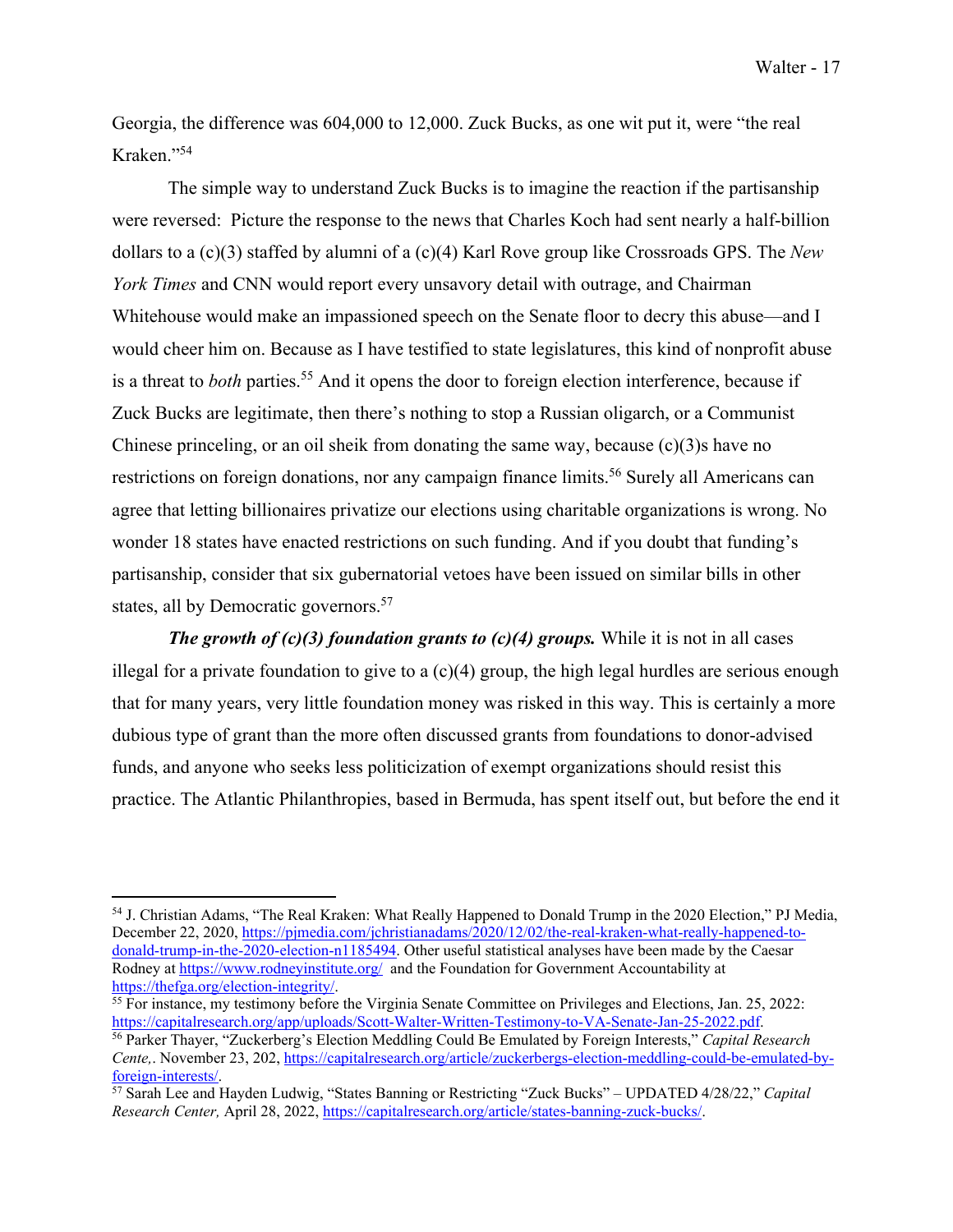created politically active  $(c)(4)$ s like the Atlantic Advocacy Fund<sup>58</sup> and the Civic Participation Action Fund,<sup>59</sup> and it strongly encouraged other foundations to up their giving to  $(c)(4)$ s.

Atlantic's own (c)(4) giving was utterly unrestrained, because its offshore base meant it never had to disclose its giving, nor was it bound by any U.S. restrictions on giving. And so it gave millions to Democratic-aligned PACs like Color of Change PAC and Immigrant Voters Win PAC, as well as super PACs like the League of Conservation Voters Victory Fund. Above all, Atlantic was the driving monetary force behind Health Care for America Now (HCAN), the (c)(4) umbrella group created to pass Obamacare. Atlantic supplied \$27 million of HCAN's \$60 million campaign, leading Atlantic's then-leader Gara LaMarche to brag that the bill's passage was "the culmination of a campaign" by Atlantic and its allies.<sup>60</sup> Oddly, the usual opponents of "dark money" never seem to have complained about a "dark money" group funded largely by an offshore donor that did not have to file standard disclosures.

A related item: sometimes  $(c)(3)$  public charities make grants to  $(c)(4)$  "dark money" groups, which again is not simply illegal but should receive scrutiny. One fascinating recent example involves one of the Chairman's favorite public charities, the Center for Media and Democracy (CMD) that supplies much of the material for his famous charts. In recent years, CMD was one of the largest donors to American Family Voices, a 501(c)(4) whose director, Lauren Windsor, helped the Lincoln Project fan the flames of racism and deceive voters in Virginia's 2021 gubernatorial contest, as I noted in the *Wall Street Journal.61*

*Open Society funding in elections abroad.* Leaked internal documents from the Open Society Foundations, headquartered in New York City, appear to show an intention from the top to deliberately alter election outcomes in other countries, particularly in the 2014 elections for

https://www.influencewatch.org/non-profit/atlantic-advocacy-fund/<br><sup>59</sup> See – "Civil Participation Action Fund – Influence Watch," *Influence Watch*, accessed April 29, 2022,<br>https://www.influencewatch.org/non-profit/civic-

<sup>60</sup> Gara LaMarche, "A Big Bet on Advocacy Helps to Make History on Health Care," *The Atlantic Philanthropies*, March 22, 2010, https://www.atlanticphilanthropies.org/news/big-bet-advocacy-helps-make-history-health-care. <sup>61</sup> Scott Walter. "Virginia's Dirty Trick, Dark Money and Sen. Whitehouse: The senator should investigate his friends' dark financial ties to race-baiting election interference." *Wall Street Journal.* Nov. 7, 2021. https://www.wsj.com/articles/virginia-dirty-trick-lincoln-project-youngkin-tiki-torch-whitehouse-dark-money-11636144990?page=1. See also https://www.influencewatch.org/non-profit/american-family-voices/.

<sup>58</sup> See "Atlantic Advocacy Fund – Influence Watch," *Influence Watch,* accessed April 29, 2022,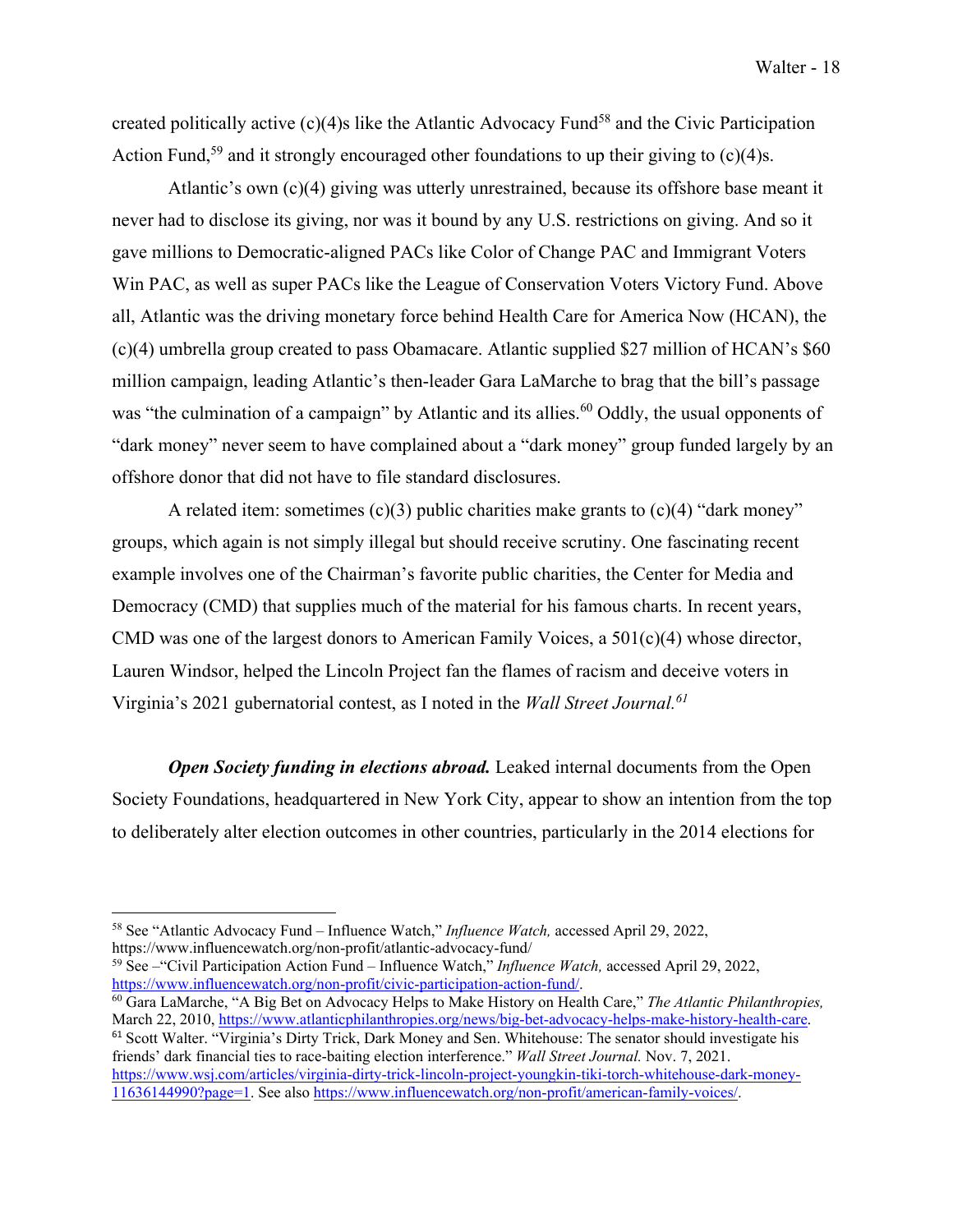the European Parliament and some national parliaments in Europe.<sup>62</sup> In the early 2010s, OSF became increasingly worried that trends in Europe were creating a hostile environment for OSF. To counter and even reverse these trends, OSF adopted "a two-level strategy to reduce the number of opponents of the open society who get elected." Open Society Initiative for Europe (OSIFE) distributed \$5.7 million to organizations to "to turn out the vote" in sympathetic constituencies. Open Society European Policy Institute (OSEPI) was assigned to "engage pan-European parties to influence their manifestos and campaigning tactics."63 These efforts to achieve particular election outcomes appear hard to reconcile with U.S. tax law on nonprofits.

*Possible Democracy Alliance "coordination" between types of groups not allowed to coordinate.* The Committee on States is a partner organization to the Democracy Alliance, which is a collective of wealthy Democratic and left-wing individual and institutional donors. In a slide presentation at a 2014 Alliance meeting that the Free Beacon obtained, the Committee staff "noted that there is a 'legal firewall' between, on the one side, nonpartisan  $501(c)(3)$  groups and independent expenditure political groups, and, on the other, state political action committees, political parties, and campaign committees." But, the Beacon report continues,

Subsequent slides explain how that firewall can be circumvented, illustrated by arrows traversing the visual "firewall." Political "investors" can give to all categories of groups, one slide notes. Another slide details Committee donors' roles as *coordination*, strategy, targeting, and accountability. Political vendors operating as for-profit corporations that focus on "data, analytics, and research" can also work with all categories of groups, another slide explains. A state Democratic Party cannot share information with a super PAC operating there, for example, but a private corporation that controls extensive voter data can work with both. One such group, Catalist, is among the Democracy Alliance's core network of supported groups. The company, a limited liability corporation, is the data hub of the Democratic Party, providing extensive voter information to political groups, parties, and candidates, some of which are legally prohibited from coordinating their efforts.<sup>64</sup>

<sup>&</sup>lt;sup>62</sup> Edited by Jon Rodeback, "Mapping Soros's "Philanthropy" at Home and Abroad," *Capital Research Center*, November 2020, https://capitalresearch.org/app/uploads/Mapping-Soros-Philanthropy.pdf. 63 https://capitalresearch.org/app/uploads/OSEPI-strategy-2014-2017-EU-advocacy.pdf

<sup>64</sup> Lachlan Markay, "Democracy Alliance State Spending Plans Revealed*," Washington Free* Beacon, November 12,

<sup>2014,</sup> https://freebeacon.com/politics/democracy-alliance-state-spending-plans-revealed/. Emphasis added.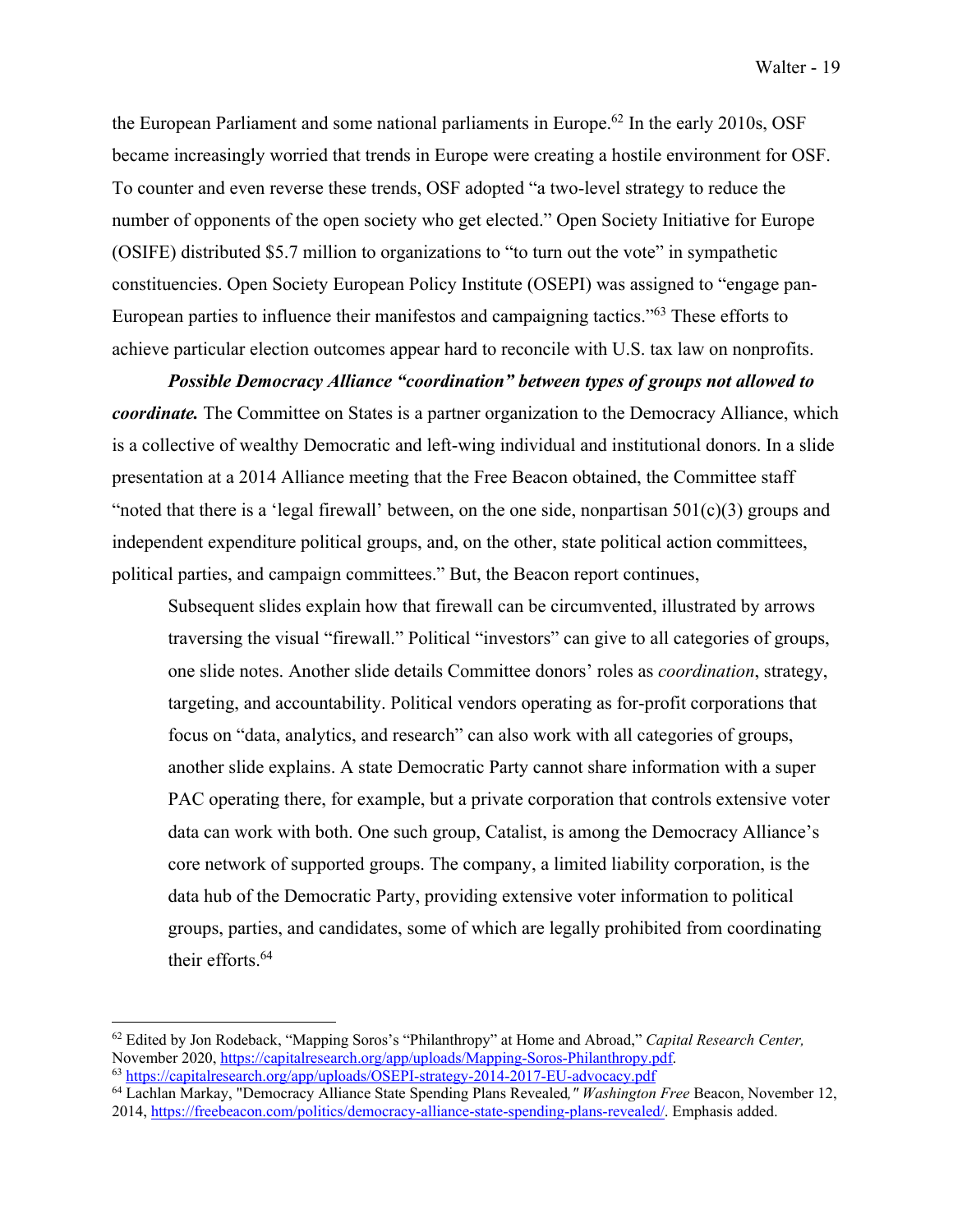Walter - 20

The slides indicating all these connections or "coordination" made by donor-investors plus a Catalist-type LLC should generate considerable scrutiny. Surely a congressional committee interested in examining the political activities of tax-exempt groups would want to learn more about these arrangements.

*Open Society coordination of voter registration/GOTV with other foundations.* A January 2011 memo appeared in the DCLeaks archive that was addressed to George Soros; Sherilynn Ifill, the incoming head of his main  $(c)(3)$  foundation; and the rest of its board. The authors were Andy Stern, then-head of the politically powerful Service Employees International Union and the most frequent outside visitor to Barack Obama's West Wing, and Deepak Bhargava, head of the  $(c)(3)$  Center for Community Change.<sup>65</sup> Entitled, "New Thinking on 2012 Election and Beyond," and written at the very beginning of that election cycle, the memo stresses voter registration in "OSF's priority constituencies," and "focusing resources in cities and states where OSF issue priorities ... will be on the ballot or featured prominently in public discourse." Another priority includes "experimenting with more collaborative models for campaign communications." The memo urges \$3.5 million in funding to "Win Pre-Determined Substantive Changes in Open Society Priorities that will be Resolved in 2012 City and State Elections," with a narrow focus on "key places such as California, Maryland, Ohio, and Wisconsin."

If anyone wonders whether Open Society and similar left-of-center funders collaborate on this kind of electoral work, the memo has a budget, "Currently Projected Voter Engagement Funder Budgets for 2012," which lists Ford at the most generous, with a hoped-for \$20 million; Open Society next at \$16.3 million; Wellspring Advisors, \$10 million; Carnegie, \$5.6 million; and nine more sources for a total desired budget of \$84.4 million.<sup>66</sup> Recall the *Victory Lab* observation in 2012 that Carnegie aimed at "ginning up Democratic votes outside the campaign finance laws that applied to candidates, parties, and political action committees,"67 and consider

<sup>&</sup>lt;sup>65</sup> For more on the Center, see "Center for Community Change – Influence Watch," *Influence Watch*, accessed April 29, 2022, https://www.influencewatch.org/non-profit/center-for-community-change/.

<sup>&</sup>lt;sup>66</sup> For more on the memo, see Ken Braun, "Big Left Foundations Fund Biased Barely-Legal Voter Programs," *Capital Research Center, June 3, 2021, https://capitalresearch.org/article/big-left-foundations-fund-biased-barely-<br>legal-voter-programs/.* 

<sup>&</sup>lt;sup>67</sup> Sasha Issenberg. *The Victory Lab* (New York: Crown Publishing, 2013), 86. Emphasis added.